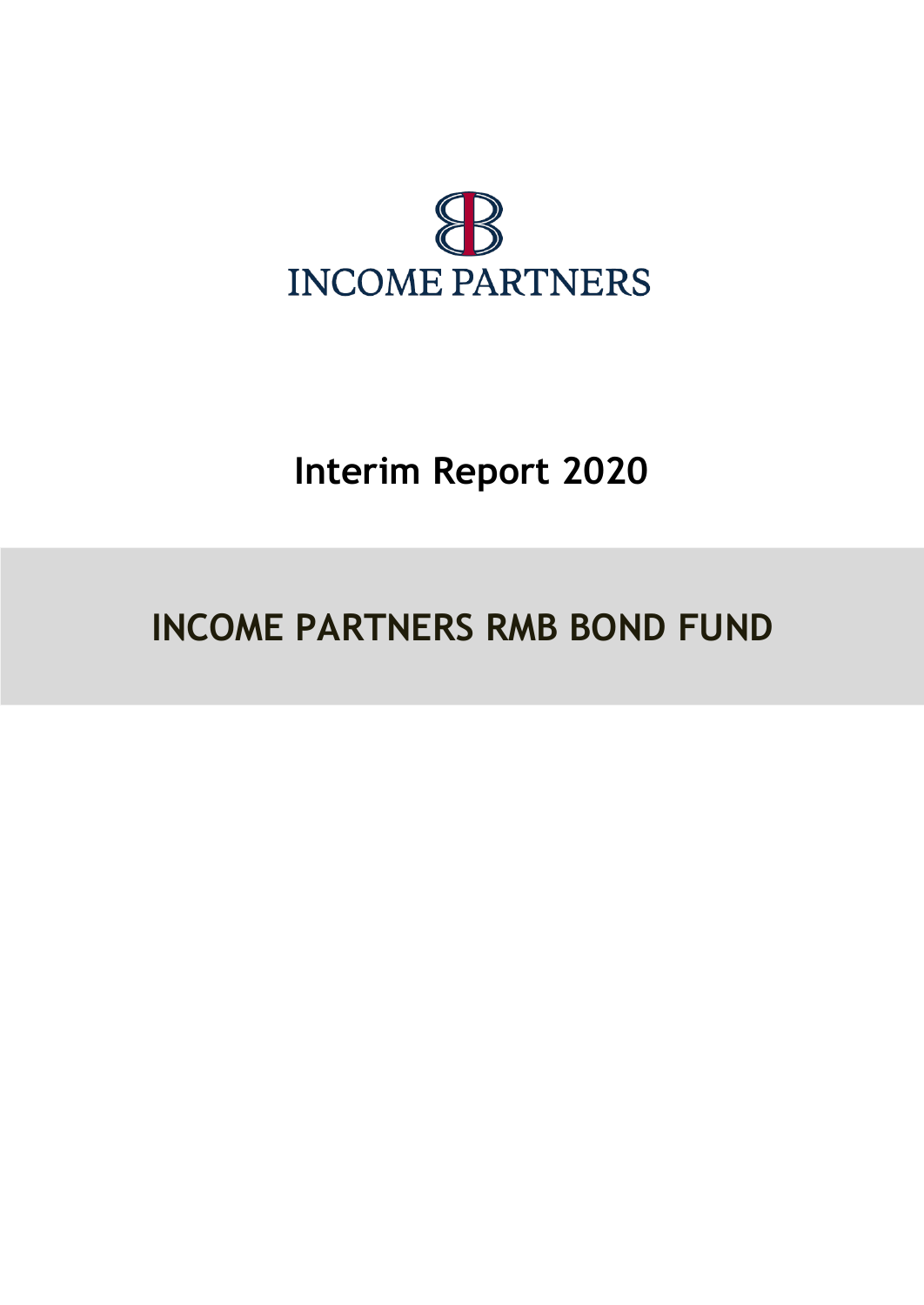(A sub–fund of Income Partners Investment Fund) (Established as an umbrella fund under the laws of Hong Kong)

# **SEMI-ANNUAL FINANCIAL STATEMENTS (UNAUDITED)**

**FOR THE SIX MONTHS ENDED 30 JUNE 2020**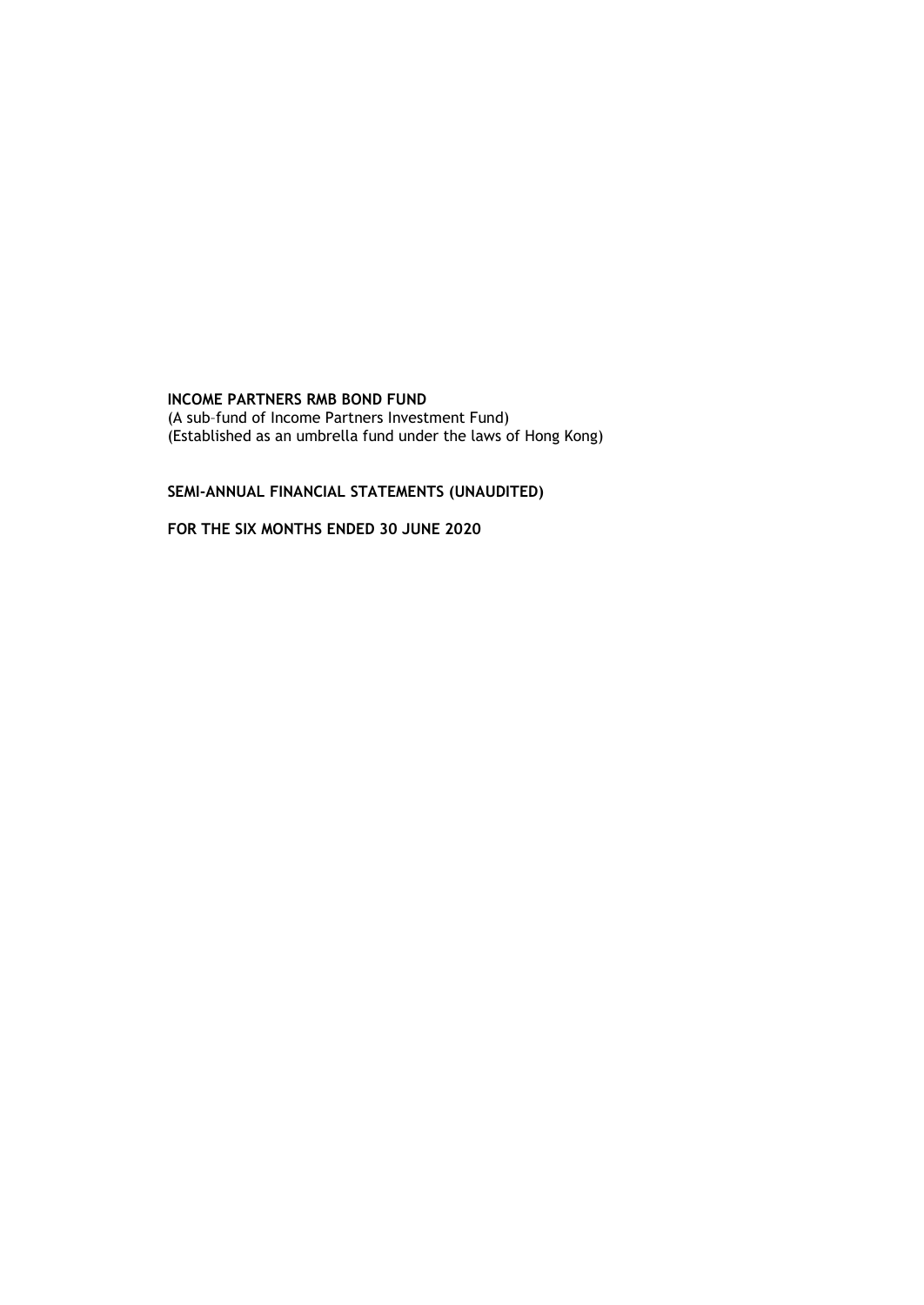(A sub–fund of Income Partners Investment Fund) (Established as an umbrella fund under the laws of Hong Kong)

# **TABLE OF CONTENTS**

| STATEMENT OF PROFIT OR LOSS AND OTHER COMPREHENSIVE INCOME (UNAUDITED) 6     |  |
|------------------------------------------------------------------------------|--|
| STATEMENT OF CHANGES IN NET ASSETS ATTRIBUTABLE TO UNITHOLDERS (UNAUDITED) 6 |  |
|                                                                              |  |
|                                                                              |  |
|                                                                              |  |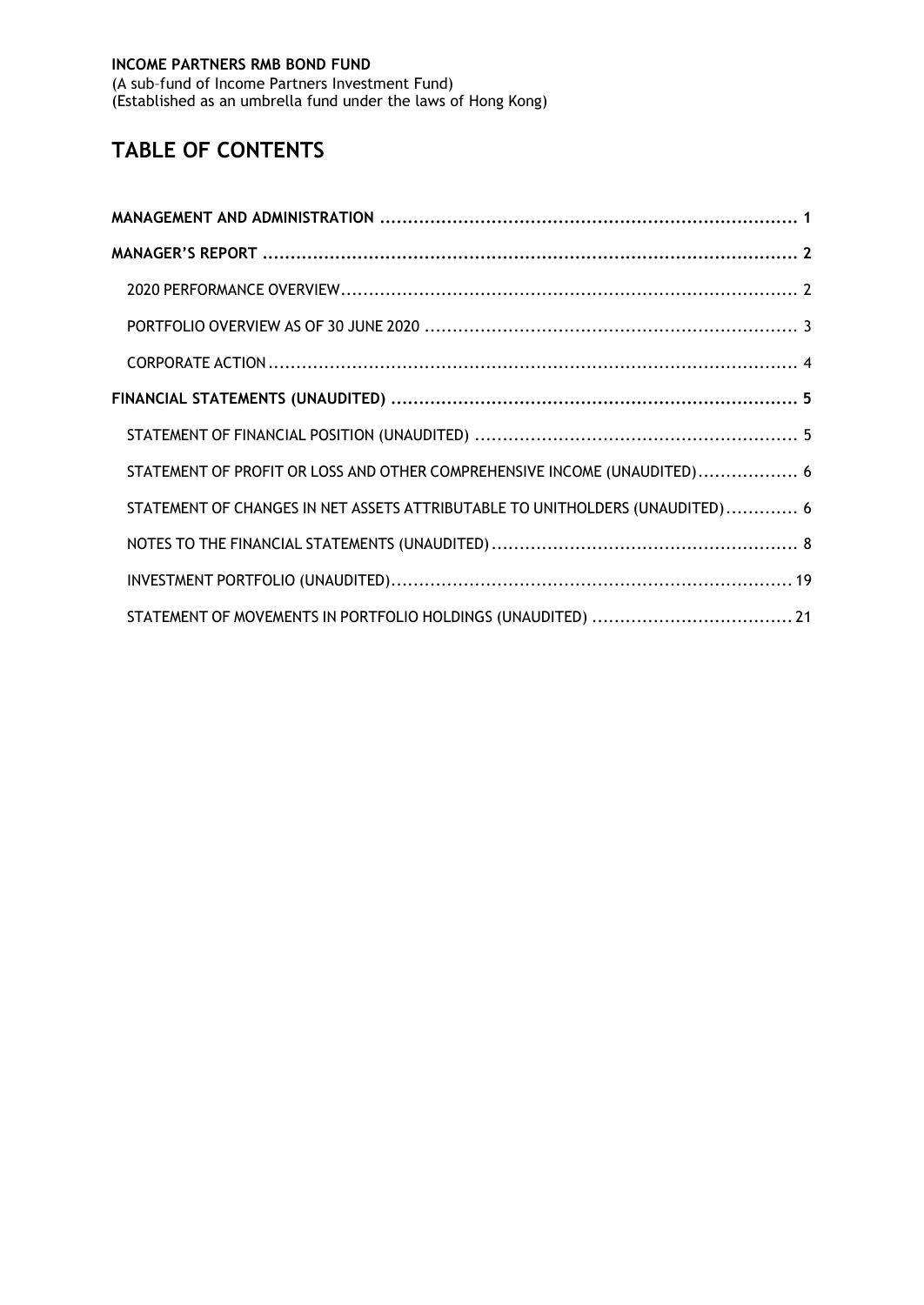(A sub–fund of Income Partners Investment Fund) (Established as an umbrella fund under the laws of Hong Kong)

# <span id="page-3-0"></span>**MANAGEMENT AND ADMINISTRATION**

Income Partners Asset Management (HK) Limited Emil Nguy Suites 3503-4 Cambridge House Francis Tjia Taikoo Place, 979 King's Road Nan Peng Shen Quarry Bay **Fai Hung Ma** Hong Kong

Cititrust Limited Citibank, N.A. Three Garden Road Three Garden Road Central Central Hong Kong Hong Kong

#### **REGISTRAR AND PROCESSING AGENT RQFII CUSTODIAN**

Citi Tower, One Bay East 1988 1988 1997 55 Fuxingmennei Street 83 Hoi Bun Road Xicheng District Kwun Tong, Kowloon Beijing Hong Kong **China** 

#### **SOLICITORS TO THE MANAGER AUDITORS**

Akin Gump Strauss Hauer & Feld Ernst & Young Units 1801-08 & 10 22nd Floor 18th Floor Gloucester Tower **CITIC Tower**<br>The Landmark CITIC Tower 1 Tim Mei Av 15 Queen's Road Central Central Hong Kong Hong Kong

#### **SWISS REPRESENTATIVE AGENT**

Acolin Fund Services AG, Geneva Branch (formerly Hugo Fund Services SA) 6, Cours de Rive CH-1204 Geneva Switzerland

#### **MANAGER AND RQFII HOLDER DIRECTORS OF THE MANAGER**

#### **TRUSTEE CUSTODIAN AND ADMINISTRATOR**

50th Floor, Champion Tower **50th Floor, Champion Tower** 

Citicorp Financial Services Limited Industrial and Commercial Bank of China Limited

1 Tim Mei Avenue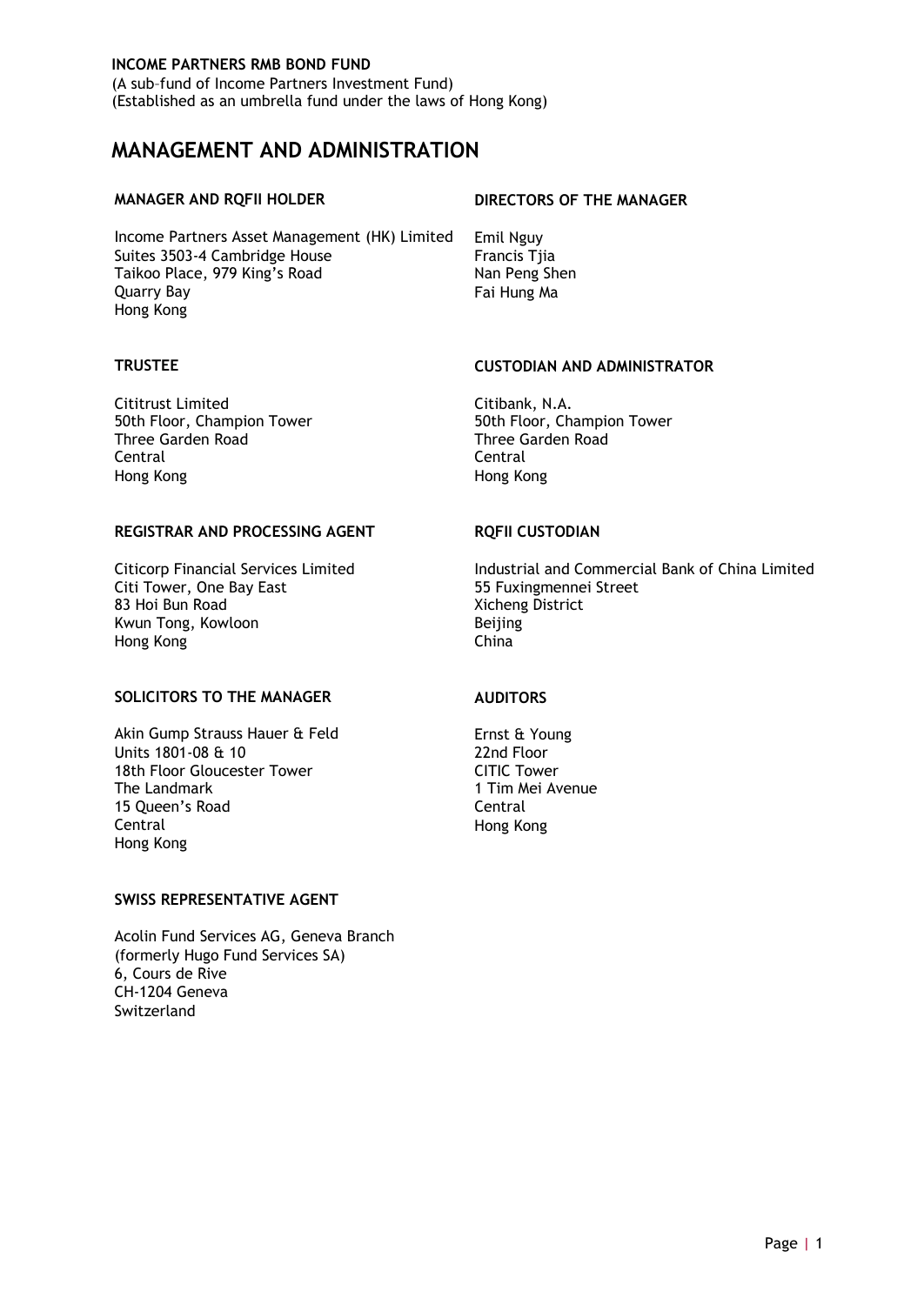(A sub–fund of Income Partners Investment Fund) (Established as an umbrella fund under the laws of Hong Kong)

# <span id="page-4-0"></span>**MANAGER'S REPORT**

#### <span id="page-4-1"></span>**2020 PERFORMANCE OVERVIEW**

For the first six months of 2020, the Income Partners RMB Bond Fund (the "Fund") generated a total return<sup>1</sup> as per below table:

|                     | Income Partners RMB Bond Fund |            |              |                     |                       |                  |
|---------------------|-------------------------------|------------|--------------|---------------------|-----------------------|------------------|
| <b>Value Date</b>   | Classes of shares             | <b>CCY</b> | NAV per unit | <b>YTD % return</b> | <b>Bloomberg Code</b> | <b>ISIN Code</b> |
| 30-Jun-20           | Class 1A Acc                  | <b>USD</b> | 102.39       | 0.90%               | <b>IPRB1AA HK</b>     | HK0000204450     |
| $30 - \frac{1}{20}$ | Class 2A Dis                  | <b>USD</b> | 86.10        | 0.78%               | <b>IPRB2AD HK</b>     | HK0000204526     |
| 30-Jun-20           | Class 2A Acc                  | <b>USD</b> | 98.36        | 0.77%               | <b>IPRB2AA HK</b>     | HK0000204534     |
| 30-Jun-20           | Class 2B Dis                  | <b>RMB</b> | 94.42        | 2.41%               | <b>IPRB2BD HK</b>     | HK0000204542     |
| 30-Jun-20           | Class 2B Acc                  | <b>RMB</b> | 112.12       | 2.41%               | <b>IPRB2BA HK</b>     | HK0000204559     |
| 30-Jun-20           | Class 4A Acc                  | <b>USD</b> | 100.08       | 0.08%               | <b>IPRB4AA HK</b>     | HK0000563327     |

#### **NOTE:**

**Past performance information presented is not indicative of future performance**

- 1. Fund launch date: 2 July 2014
- 2. Share Class launch date : Class 1A Accumulation 3 September 2018 (prior launch on 15 May 2015 and de-activated as of 4 February 2016); Class 1B Accumulation - 4 June 2015 and de-activated as of 4 December 2019 (fully redeemed); Class 2A Accumulation and Class 2B Accumulation – 4 July 2014; Class 2A Distribution – 8 July 2014; Class 2B Distribution – 11 July 2014; Class 2C Distribution – 15 June 2018 and de-activated as of 05 March 2019 (fully redeemed); Class 2D Distribution - 1 August 2014 and de-activated as of 6 April 2017 (fully redeemed); Class 2D Accumulation - 9 July 2014 and de-activated as of 11 November 2016 (fully redeemed); Class 4A Accumulation - 29 June 2020.
- 3. Classes 1A, 1B and 4A are not authorized by the SFC in Hong Kong and are not available to retail investors in Hong Kong.
- 4. For Accumulation Class, the computation basis of the performances is based on the calendar month-end for MTD return % and Calendar year-end for YTD return %, NAV-to-NAV. For Distribution classes, the computation basis of the performances is dividend adjusted based on the calendar month-end for MTD return % and calendar year-end for YTD return %, i.e. NAV-to-NAV adjusted for dividend payment (added back). Distribution classes provide monthly dividends, the rate of dividend is however not guaranteed and may be paid out from the Fund's capital.
- 5. Returns are based on RMB currency. Therefore, USD/HKD/EUR-based investors are therefore exposed to foreign exchange fluctuations.

The Fund paid an annualized 1% dividend yield for Classes 2A Distribution and 2B Distribution share classes.

#### **MARKET OVERVIEW AND OUTLOOK**

China's GDP growth suffered its first contraction (-6.8% year-over-year) in years in the first quarter of 2020 due to global pandemic. However, the economy proved to be resilient thanks to stringent preventive measures and a deep domestic market. In the second quarter, China topped major economies with a positive quarter-over- quarter GDP growth  $(+3.2\%$  y-o-y).

The onshore bond market enjoyed good rally in 1Q2020 amid the impact of COVID-19. The 10-year government bond yield reached 2.50% after the central bank cut the banks' required reserve ratio and the interest on excessive reserves. China's bond market behaved calmly in March, when other financial assets, even the US treasury market, registered historical volatilities.

China's rates started to rebound in May as economy stabilized and the central bank turned less dovish. The central government shifted to a more expansionary fiscal approach instead of further loosening monetary policy. Large supply of special government bonds and local government bonds has weighted on bond prices. As a result, the 10-year government bond yield climbed to c2.80% at the end of second quarter.

<sup>-</sup><sup>1</sup> Adjusted for monthly dividend distributions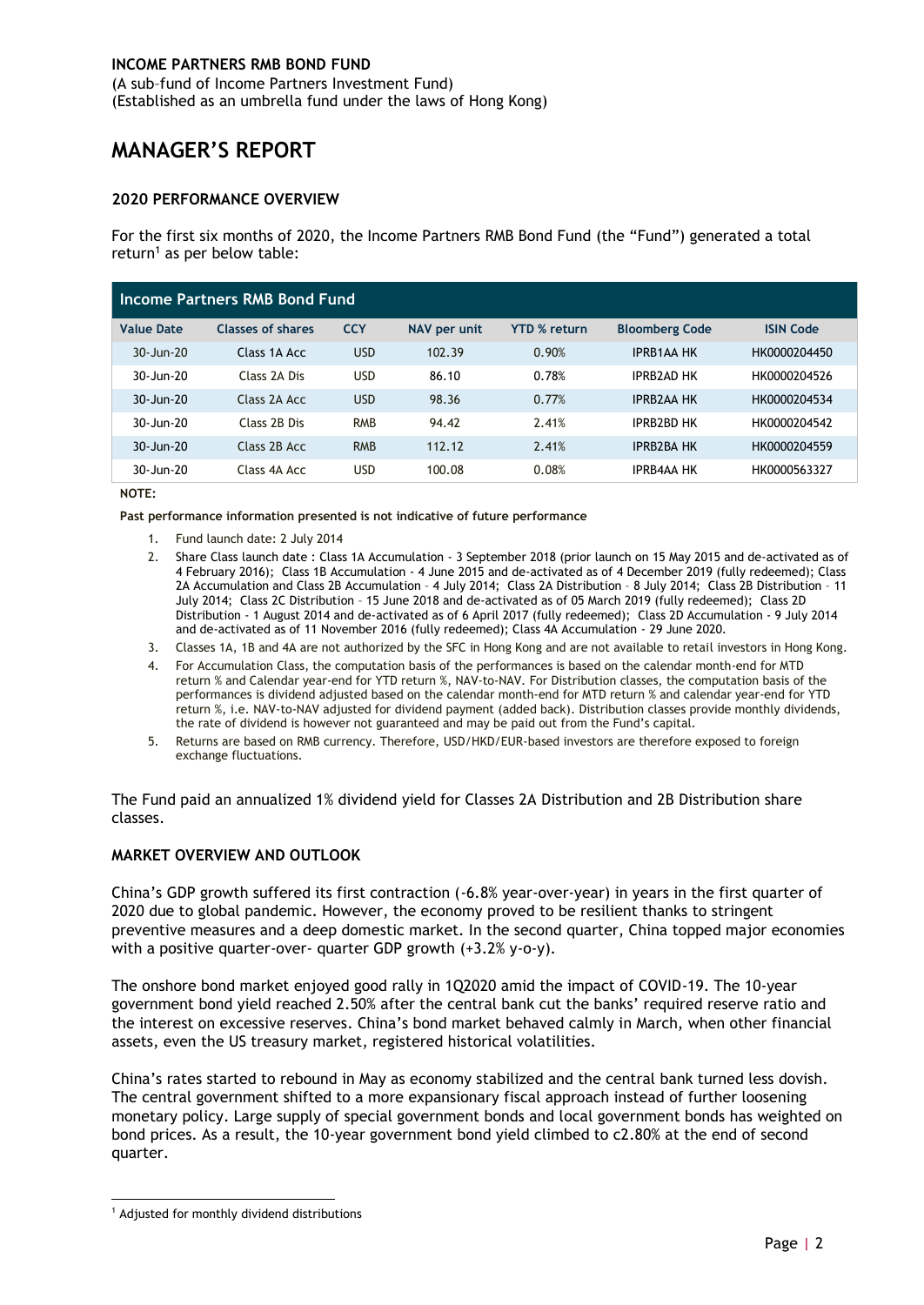(A sub–fund of Income Partners Investment Fund) (Established as an umbrella fund under the laws of Hong Kong)

#### **MARKET OVERVIEW AND OUTLOOK (CONTINUED)**

Looking forward, we expect the rates may test 3% in the short term as the economy recovers. However, over the medium term, we believe China rates offer good relative value in a world of negative and zero yields. The yield difference between China and US government bonds has been close to historical high. And a stable economy with disciplined fiscal and monetary policies shall continue to attract foreign interests. Lastly with a soft outlook of the greenback, we expect emergent market bonds will outperform.

#### <span id="page-5-0"></span>**PORTFOLIO OVERVIEW AS OF 30 JUNE 2020**

The following financial information is extracted and calculated before audit adjustments. For the detail of the audit adjustments, please refer to Note 11 to the financial statements.

| Average Credit Rating <sup>1</sup> :<br><b>Modified Duration:</b> |       | Yield to Maturity (YTM): |  |  |
|-------------------------------------------------------------------|-------|--------------------------|--|--|
| 6.6 years<br>A+                                                   |       | 3.1%                     |  |  |
|                                                                   |       |                          |  |  |
| Top 5 Holdings                                                    | 95.0% |                          |  |  |
| The Export-Import Bank of China                                   |       | 32.5%                    |  |  |
| China Development Bank                                            |       | 23.9%                    |  |  |
| Agricultural Development Bank of China                            | 20.0% |                          |  |  |
| China Government Bond                                             | 15.7% |                          |  |  |
| China National Petroleum Corp                                     | 2.9%  |                          |  |  |

#### Industry Exposure





Total exposures may differ due to rounding. Please note the ratings exposures shown here include some of Income Partners' own implied internal ratings. Where S&P/Moody's/Fitch ratings for bond holdings are not available, Income Partners' internal credit ratings apply.

Source: Income Partners, based on 30 June 2020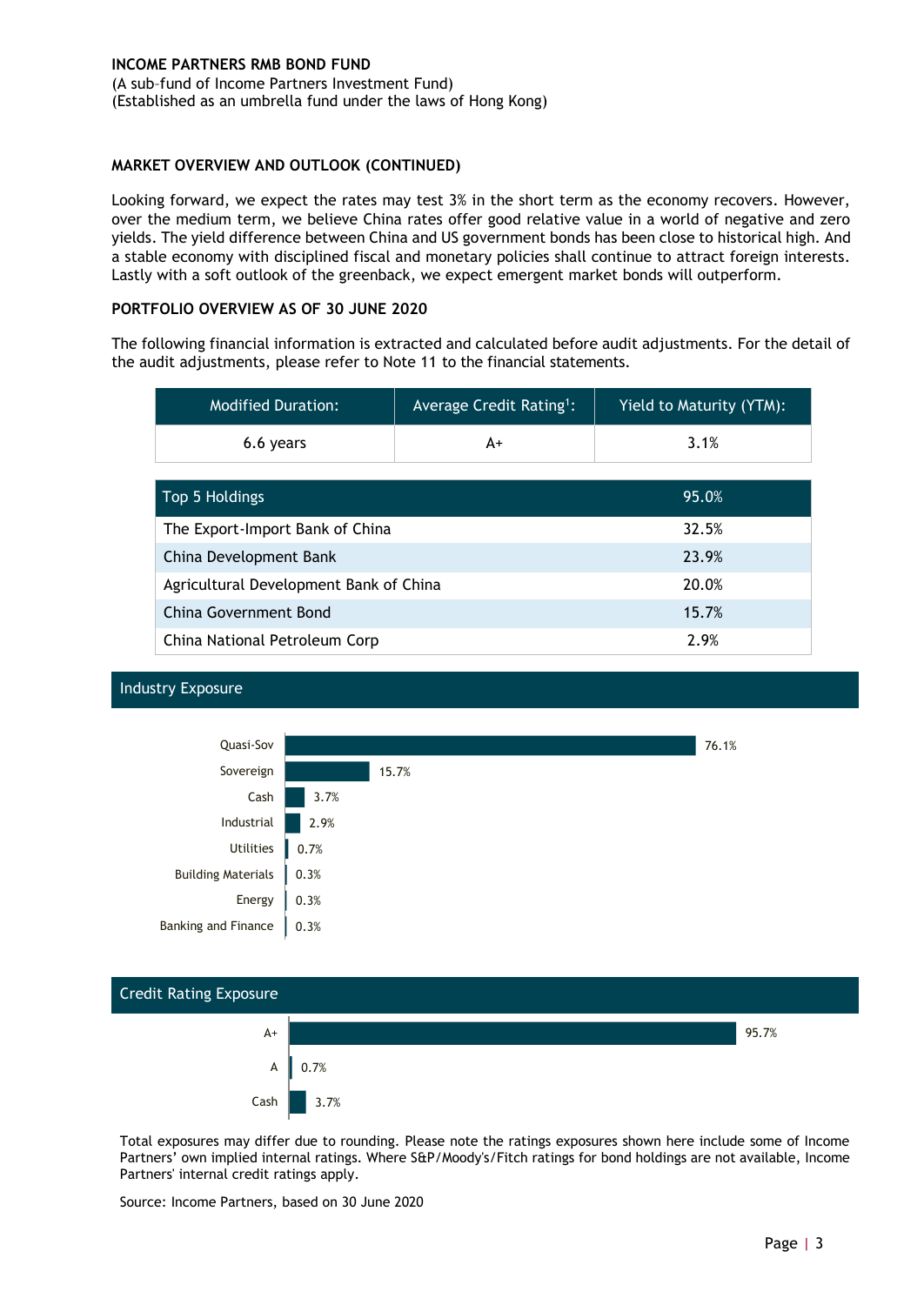(A sub–fund of Income Partners Investment Fund) (Established as an umbrella fund under the laws of Hong Kong)

#### <span id="page-6-0"></span>**CORPORATE ACTION**

As per a Notice to Unitholders dd. 31 December 2019, please be noted that the management fee has been resumed with effective date 1 February 2020 at a reduced rate of 0.50% for Class 1 units and 0.80% for Class 2 units. Additionally, a number of changes and updates to the prospectus were made, please refer to the respective Notice to investors and the latest prospectus.

Finally, as per a Notice to Unitholders dated 29 July 2020, please note that with effect from 31 July 2020, the address of the Manager was changed to the following:

Income Partners Asset Management (HK) Limited

Suites 3503-4 Cambridge House, Taikoo Place

979 King's Road, Quarry Bay

Hong Kong

The Manager's phone, fax and email will remain the same.

As of 10 June 2020 the trustee of the fund, Cititrust Limited, has adopted a Chinese name, namely 花旗信托有限公司 and the Chinese version of the Fund's prospectus and KFS have been updated accordingly.

Lastly, as part of the Manager's liquidity risk management policy, an internal liquidity assessment of the securities held by the Fund is conducted by the Manager on a monthly basis. An outline of such liquidity assessment is contained in the prospectus under the heading "Liquidity Risk Management" which sets out, amongst other things, certain factors that the Manager takes into account to assess the liquidity of each underlying asset of the Fund.

The Manager has clarified in the revised prospectus that input gathered from an independent secondary source is also one of the factors considered by it as part of the foregoing internal liquidity assessment.

The latest updated prospectus and revised KFS are available on the Manager's website [\(www.incomepartners.com\)](http://www.incomepartners.com/). The Manager's website has not been reviewed by the Securities and Futures Commission.

For further details on the above changes, please refer to the respective Notice to investors.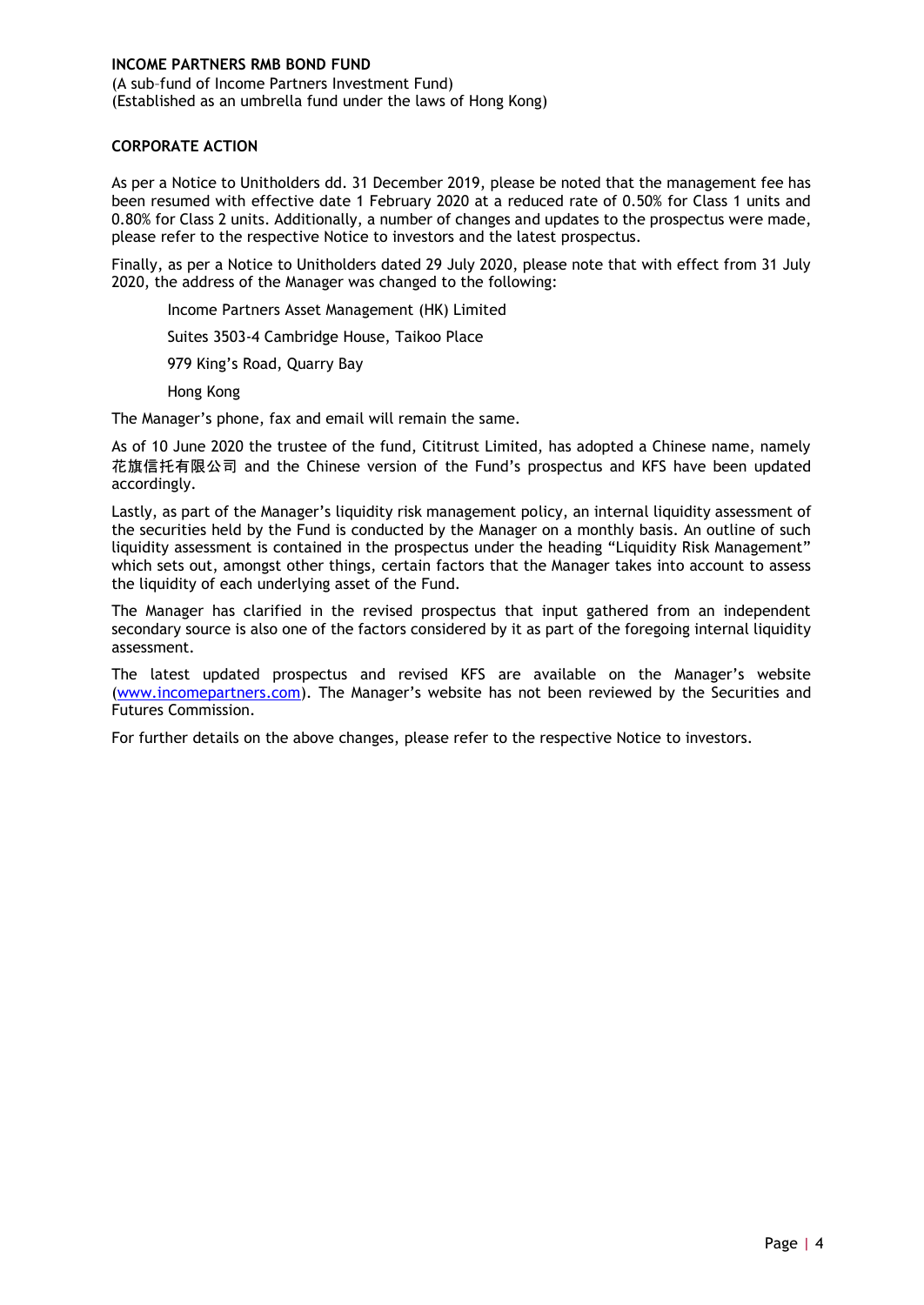(A sub–fund of Income Partners Investment Fund) (Established as an umbrella fund under the laws of Hong Kong)

# <span id="page-7-0"></span>**FINANCIAL STATEMENTS (UNAUDITED)**

#### <span id="page-7-1"></span>**STATEMENT OF FINANCIAL POSITION (UNAUDITED)**

#### **As at 30 June 2020**

|                                                                                                                                                                       | Note                 | As at<br>30 June 2020<br>(unaudited)<br><b>RMB</b> | As at<br>31 December 2019<br>(audited)<br><b>RMB</b>     |
|-----------------------------------------------------------------------------------------------------------------------------------------------------------------------|----------------------|----------------------------------------------------|----------------------------------------------------------|
| <b>Assets</b>                                                                                                                                                         |                      |                                                    |                                                          |
| Cash and cash equivalents<br>Financial assets at fair value through profit or loss<br>Amounts due from brokers<br>Interest receivable                                 |                      | 11,939,288<br>301,100,920<br>4,961,701             | 190, 328, 171<br>212,422,088<br>188,482,167<br>4,543,469 |
| <b>Total assets</b>                                                                                                                                                   |                      | 318,001,909                                        | 595,775,895                                              |
| <b>Liabilities</b>                                                                                                                                                    |                      |                                                    |                                                          |
| Amount due to brokers<br>Custodian fee payable<br>Management fee payable<br>Trustee fee payable<br>Accruals and other payables                                        | 2(c)<br>2(a)<br>2(b) | 18,543<br>146,509<br>41,787<br>159,486             | 363, 340, 631<br>17,101<br>41,042<br>115,334             |
| Total liabilities (excluding net assets attributable to<br>unitholders)                                                                                               |                      | 366,325                                            | 363,514,108                                              |
| Net assets attributable to unitholders                                                                                                                                |                      | 317,635,584                                        | 232, 261, 787                                            |
| <b>Total liabilities</b>                                                                                                                                              |                      | 318,001,909                                        | 595,775,895                                              |
| Represented by:<br>Net assets attributable to unitholders (in accordance<br>with the Prospectus of the Fund)<br>Adjustment for different basis adopted by the Fund in | 6                    | 317,728,671                                        | 232, 333, 337                                            |
| arriving at net assets attributable to unitholders                                                                                                                    | 6                    | (93,087)                                           | (71, 550)                                                |

For the number of units in issue, please refer to Note 4 for details.

The accompanying notes are an integral part of these financial statements.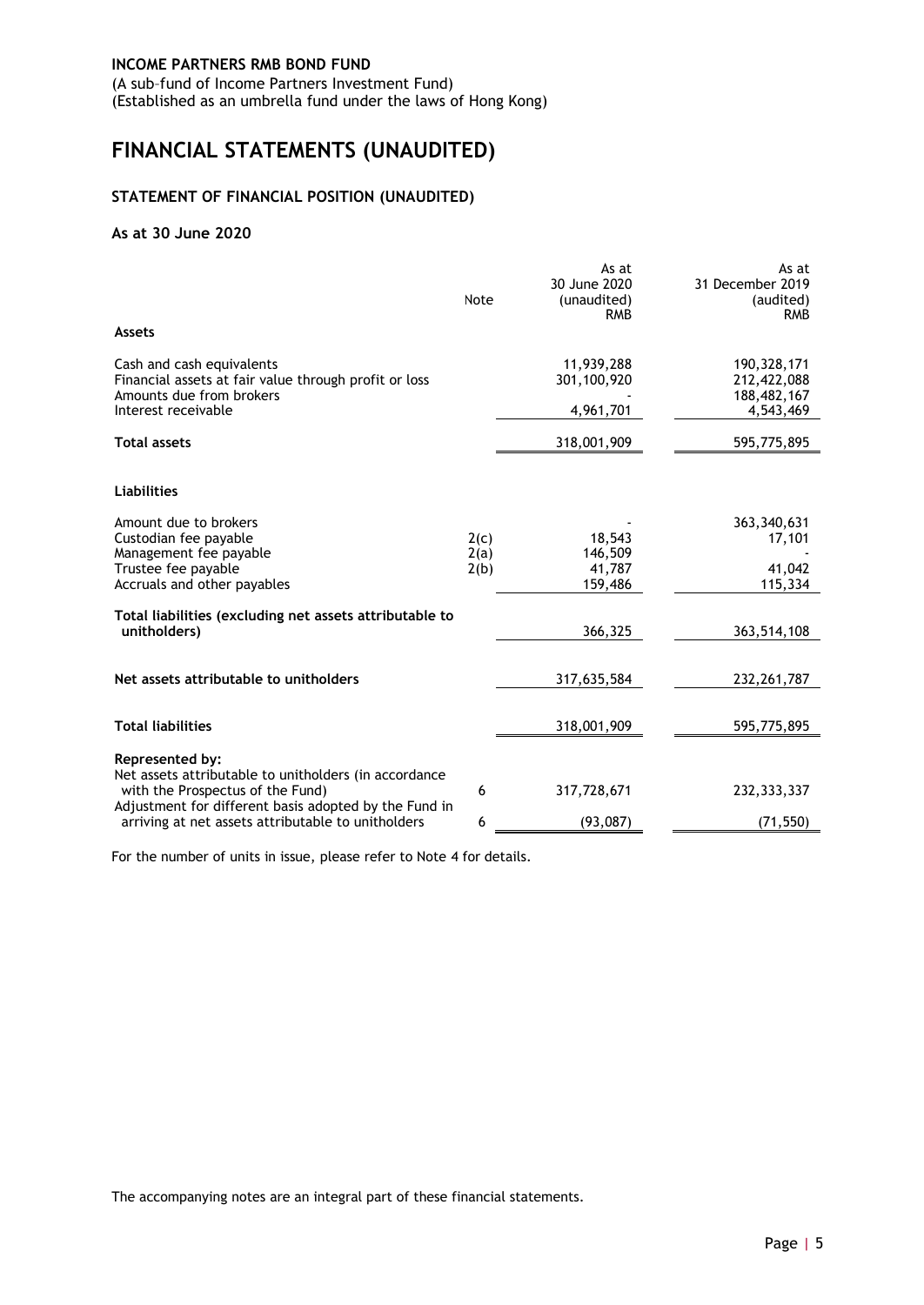(A sub–fund of Income Partners Investment Fund) (Established as an umbrella fund under the laws of Hong Kong)

# <span id="page-8-0"></span>**STATEMENT OF PROFIT OR LOSS AND OTHER COMPREHENSIVE INCOME (UNAUDITED)**

#### **For the six months ended 30 June 2020**

|                                                      |      | For the six months | For the six months |
|------------------------------------------------------|------|--------------------|--------------------|
|                                                      |      | ended              | ended              |
|                                                      |      | 30 June 2020       | 30 June 2019       |
|                                                      | Note | (Unaudited)        | (Unaudited)        |
|                                                      |      | <b>RMB</b>         | <b>RMB</b>         |
| Income                                               |      |                    |                    |
| Interest income on financial assets at fair value    |      |                    |                    |
| through profit or loss                               |      | 4,791,527          | 977,879            |
| Interest income on bank deposits                     | 2(d) | 44,988             | 8,298              |
| Net gains/(losses) on financial assets at fair value |      |                    |                    |
| through profit or loss                               |      | 2,523,792          | (163, 943)         |
| Net foreign exchange differences                     |      | 11,027             | (12, 564)          |
| Miscellaneous income                                 |      |                    | 10                 |
| <b>Total income</b>                                  |      | 7,371,334          | 809,680            |
| <b>Expenses</b>                                      |      |                    |                    |
| Management fee                                       | 2(a) | (681, 183)         |                    |
| Trustee fee                                          | 2(b) | (254,001)          | (243, 077)         |
| Custodian fee                                        | 2(c) | (106, 654)         | (101, 282)         |
| Auditors remuneration                                |      | (97,008)           | (92, 700)          |
| Legal fees                                           |      | (4, 860)           | (235, 523)         |
| <b>Bank charges</b>                                  |      | (1, 232)           | (661)              |
| Brokerage fees and other transaction costs           |      | (1,878)            | (2,470)            |
| Establishment cost                                   |      |                    | (15,605)           |
| Other expenses                                       |      | (285,065)          | (171, 246)         |
| Total expenses                                       |      | (1,431,881)        | (862, 564)         |
|                                                      |      |                    |                    |
| Operating profit/(loss)                              |      | 5,939,453          | (52, 884)          |
| <b>Finance costs</b>                                 |      |                    |                    |
| Distributions to unitholders                         | 5    | (9, 428)           | (33, 630)          |
| Profit/(loss) before taxation                        |      | 5,930,025          | (86, 514)          |
| <b>Taxation</b>                                      |      |                    |                    |
| Distribution tax                                     |      | (1,001)            | 89,971             |
|                                                      |      | (1,001)            | 89,971             |
| Increase in net assets attributable to               |      |                    |                    |
| unitholders and total comprehensive                  |      |                    |                    |
| income during the period                             |      | 5,929,024          | 3,457              |

The accompanying notes are an integral part of these financial statements.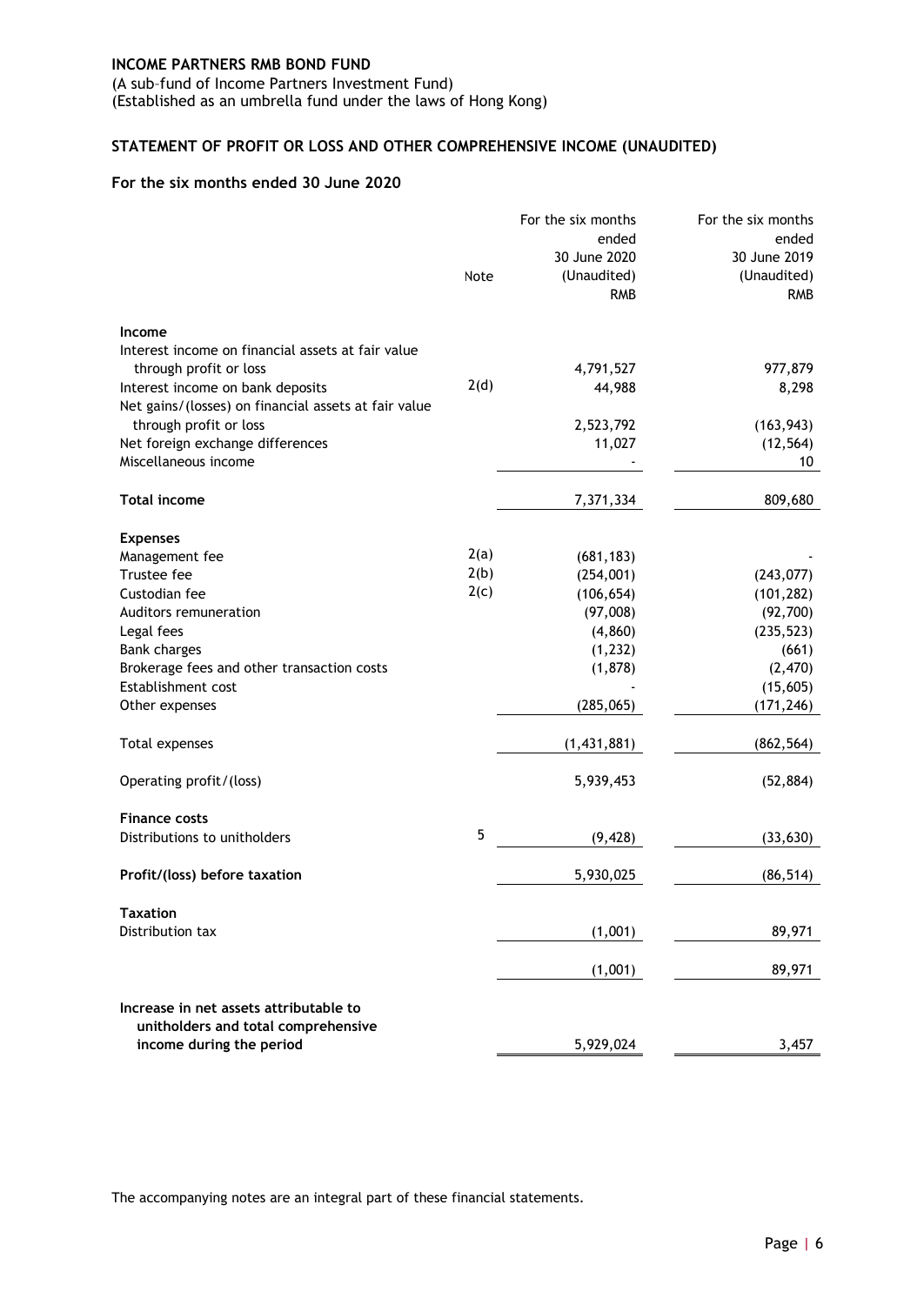(A sub–fund of Income Partners Investment Fund) (Established as an umbrella fund under the laws of Hong Kong)

# <span id="page-9-0"></span>**STATEMENT OF CHANGES IN NET ASSETS ATTRIBUTABLE TO UNITHOLDERS (UNAUDITED)**

#### **For the six months ended 30 June 2020**

|                                                            | For the six months<br>ended<br>30 June 2020<br>(Unaudited) | For the six months<br>ended<br>30 June 2019<br>(Unaudited) |
|------------------------------------------------------------|------------------------------------------------------------|------------------------------------------------------------|
|                                                            | <b>RMB</b>                                                 | <b>RMB</b>                                                 |
| Net assets attributable to unitholders at the beginning of |                                                            |                                                            |
| the period                                                 | 232, 261, 787                                              | 47,592,852                                                 |
| Issuance of redeemable units                               | 98,799,282                                                 | 4,912                                                      |
| Redemption of redeemable units                             | (19, 354, 509)                                             | (1, 135, 932)                                              |
| Increase in net assets attributable to unitholders from    |                                                            |                                                            |
| operations                                                 | 5,929,024                                                  | 3,457                                                      |
|                                                            |                                                            |                                                            |
| Net assets attributable to unitholders of redeemable units |                                                            |                                                            |
| at the end of the period                                   | 317,635,584                                                | 46,465,289                                                 |
|                                                            |                                                            |                                                            |
|                                                            | For the six months                                         | For the six months                                         |
|                                                            | ended                                                      | ended                                                      |
|                                                            | 30 June 2020                                               | 30 June 2019                                               |
|                                                            | (Unaudited)                                                | (Unaudited)                                                |
|                                                            | <b>Units</b>                                               | <b>Units</b>                                               |
| Units outstanding at the beginning of the period           | 544,932                                                    | 309,144                                                    |
| Units issued                                               | 140,311                                                    | 8                                                          |
| Units redeemed                                             | (38, 726)                                                  | (12, 223)                                                  |
|                                                            |                                                            |                                                            |
| Units outstanding at the end of the period                 | 646,517                                                    | 296,929                                                    |

The accompanying notes are an integral part of these financial statements.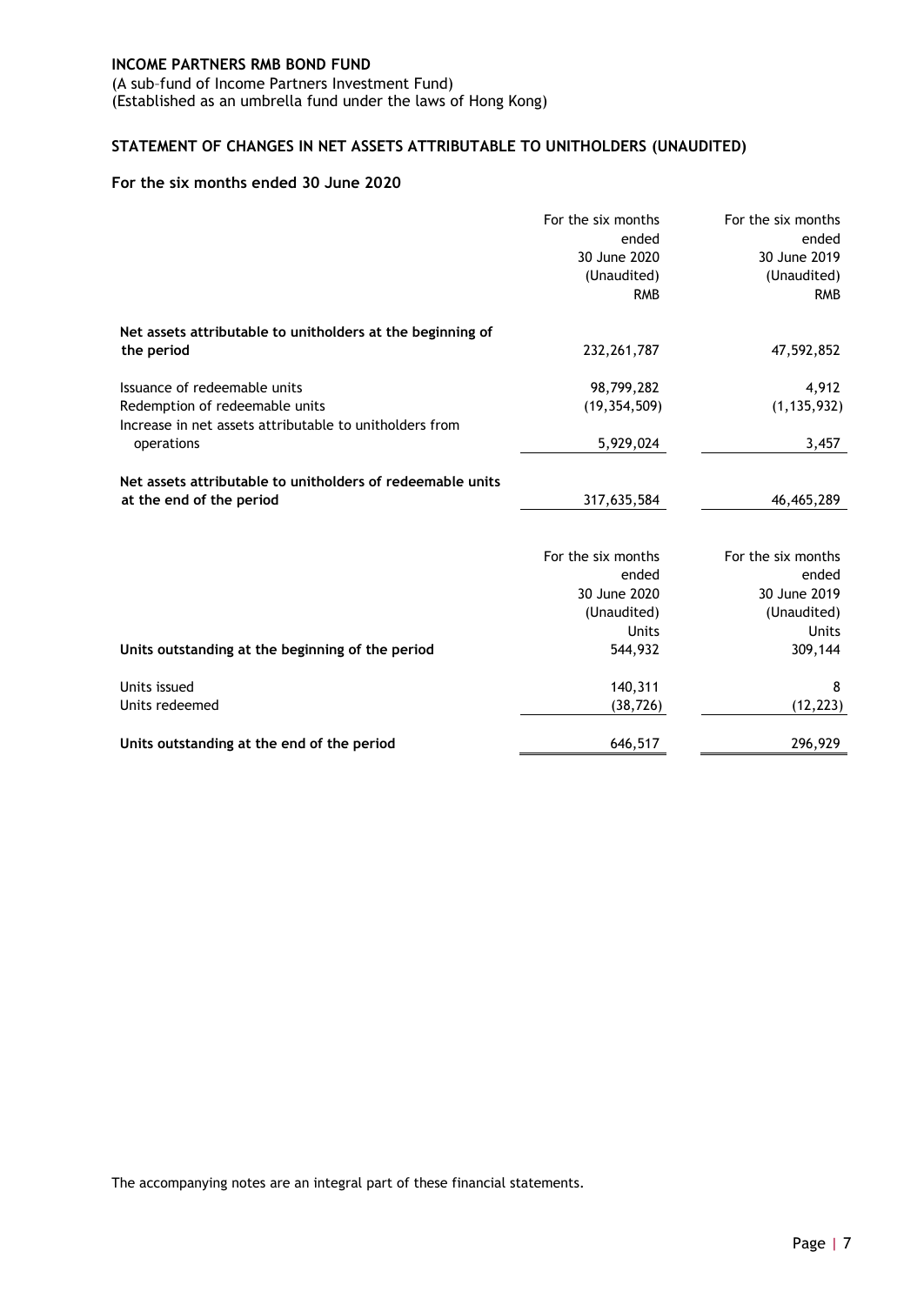(A sub–fund of Income Partners Investment Fund) (Established as an umbrella fund under the laws of Hong Kong)

#### <span id="page-10-0"></span>**NOTES TO THE FINANCIAL STATEMENTS (UNAUDITED)**

#### **For the six months ended 30 June 2020**

#### **1 Summary of significant accounting policies**

The unaudited interim financial statements of the Sub-Fund have been prepared in accordance with Hong Kong Financial Reporting Standards ("HKFRSs") (which include all Hong Kong Financial Reporting Standards, Hong Kong Accounting Standards ("HKASs") and Interpretations) issued by the Hong Kong Institute of Certified Public Accountants and accounting principles generally accepted in Hong Kong, and the relevant disclosure provisions of the Trust Deed dated 23 June 2014, and the relevant disclosure provisions specified in Appendix E of the SFC Code.

The financial statements have been prepared under the historical cost basis, except for financial assets classified at fair value through profit or loss that have been measured at fair value. The financial statements are presented in RMB and all values are rounded to the nearest RMB except where otherwise indicated.

The accounting policies applied are consistent with those of the annual financial statements for the period ended 30 June 2020, as described in the Notes to the Financial Statements of the semi-annual financial statements.

#### **2 Transactions with the Manager and its connected persons**

Connected persons of the Manager are those as defined in the SFC Code. All transactions entered into during the period between the Sub-Fund and the Manager and its connected persons were carried out in the normal course of business and on normal commercial terms. To the best of the Manager's knowledge, the Sub-Fund does not have any other transactions with connected persons except for what is disclosed below.

#### **(a) Management fees**

For the period ended 30 June 2019, the Manager is entitled to receive a management fee from the Sub-Fund, 0.75% per annum (with maximum of 1.5%) for Class 1 units, and at a rate of 1.25% per annum (with maximum of 1.5%) for Class 2 and 3 units with respect to the net asset value of the Sub-Fund calculated and accrued and payable monthly in arrears.

As at 31 December 2019, the Manager resumed the management fee with effect from 1 February 2020 until further notice, with the management fee reduced to 0.5% per annum for Class 1 units and 0.8% per annum for Class 2 units. Total management fees for the six months ended 30 June 2020 amounted to RMB681,183 (30 June 2019: RMB nil), with RMB146,509 (30 June 2019: RMB nil) remaining payable as at 30 June 2020.

#### **(b) Trustee fee**

For the period ended 30 June 2020, the Trustee is entitled to receive a trustee fee from the Sub-Fund based on a percentage of the net asset value of the Sub-Fund. For first US\$250 million of the net asset value of the Sub-Fund, 0.10% per annum will be payable, and for the remaining balance of the net asset value of the Sub-Fund, 0.08% per annum will be payable, subject to a minimum monthly fee of US\$6,000. The fees are accrued and payable monthly in arrears.

Administration fee for the above fund administration services form part of the trustee fee mentioned above.

Total trustee fee/administration fee for the six months ended 30 June 2020 amounted to RMB254,001 (30 June 2019: RMB243,077), with RMB41,787 (30 June 2019: RMB40,906) remaining payable as at 30 June 2020.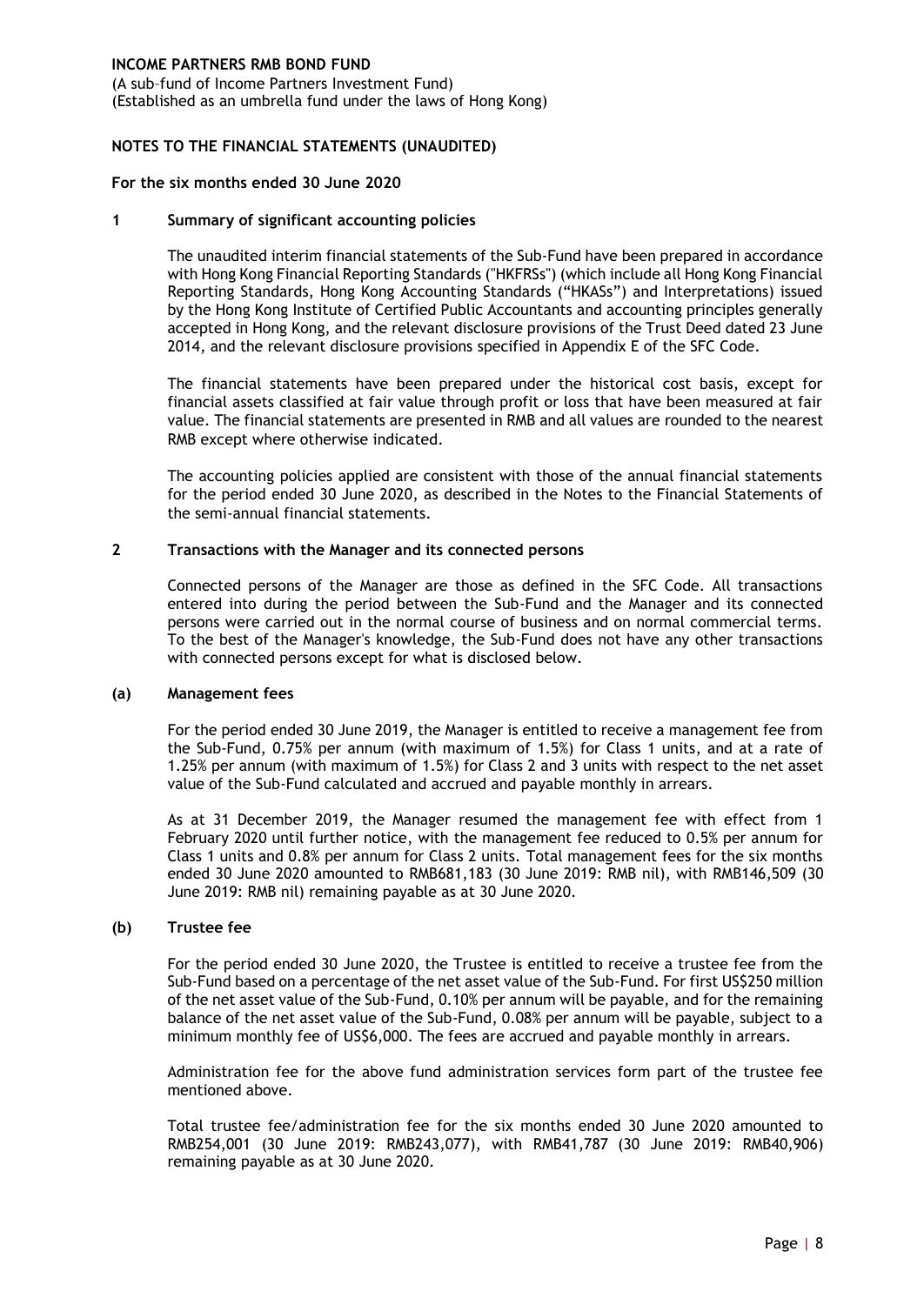(A sub–fund of Income Partners Investment Fund) (Established as an umbrella fund under the laws of Hong Kong)

#### **NOTES TO THE FINANCIAL STATEMENTS (UNAUDITED) (CONTINUED)**

#### **For the six months ended 30 June 2020**

#### **2 Transactions with the Manager and its connected persons (Continued)**

#### **(c) Custodian fee**

Pursuant to the Fund Administration Services Agreement between the Manager, the Trustee and Citibank, N.A. (the "Custodian"), the Trustee separately acting as a fund administrator has agreed to procure financial, accounting, administrative and other services to the Sub-Fund and has appointed the Custodian to provide these services.

Under the Trust deed, Citicorp Financial Services Limited is the transfer agent of the Fund.

The Trustee has appointed Citibank, N.A. ("Citibank"), acting through its Hong Kong Branch, to act as the Custodian of the Sub-Fund's assets.

The Custodian and registrar fee are also entitled to fees payable out of the assets of the Sub-Fund, such fees being at rates agreed between the Manager, the Trustee and the Custodian or the Registrar (as the case may be) from time to time. The custodian's and the Registrar fees will be accrued daily and payable on a monthly basis.

Total custodian fee and registrar fee for the six months ended 30 June 2020 amounted to RMB127,852 (30 June 2019: RMB121,538), with RMB22,025 (30 June 2019: RMB20,453) remaining payable as at 30 June 2020.

Total custodian fee for the six months ended 30 June 2020 amounted to RMB106,654 (30 June 2019: RMB101,282), with RMB18,543 (30 June 2019: RMB17,044) remaining payable as at 30 June 2020.

Total registrar fee for the six months ended 30 June 2020 amounted to RMB21,198 (30 June 2019: RMB20,256), with RMB3,482 (30 June 2019: RMB3,409) remaining payable as at 30 June 2020.

Total financial statement preparation fee for the six months ended 30 June 2020 amounted to RMB35,434 (30 June 2019: RMB33,718), with RMB69,472 (30 June 2019: RMB66,821) remaining payable as at 30 June 2020.

#### **(d) Bank deposits held by the Trustee's affiliates**

As at 30 June 2020, the Sub-Fund placed bank deposits amounted to RMB8,001,083 (31 December 2019: RMB188,096,644) with Citibank N.A., Hong Kong branch, a related company of the Trustee and Register. Bank interest income amounted to RMB44,988 for the period ended 30 June 2020 (30 June 2019: RMB8,298) has been earned by the Sub-Fund.

#### **(e) Cross Trade**

During the period ended 30 June 2020 and 30 June 2019, there were no investment holdings which were bought from or sold to other funds also managed by the Manager of the Sub-Fund.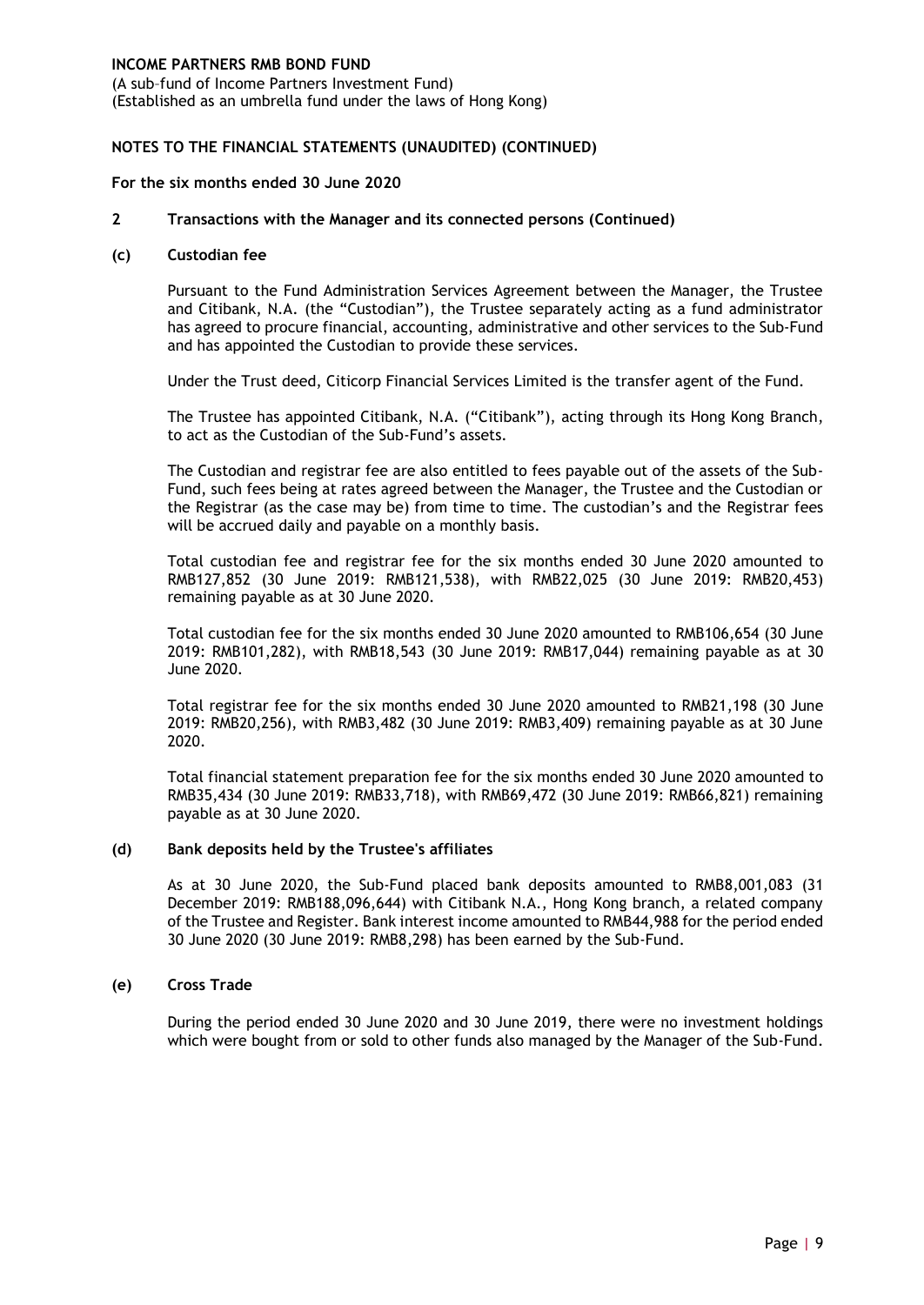(A sub–fund of Income Partners Investment Fund) (Established as an umbrella fund under the laws of Hong Kong)

#### **NOTES TO THE FINANCIAL STATEMENTS (UNAUDITED) (CONTINUED)**

#### **For the six months ended 30 June 2020**

#### **2 Transactions with the Manager and its connected persons (Continued)**

#### **(f) Holdings in the Sub-Fund**

The Sub-Fund allows the Manager, its connected persons and other funds managed by the Manager to subscribe for, and redeem, units in the Sub-Fund. The holdings in the Sub-Fund by the Manager and its connected persons as at 30 June 2020 and 30 June 2019 were as follows:

Units held by IP All Seasons Asian Credit Fund, a fund managed by the Manager:

#### **As at 30 June 2020**

|                             | As at        | Subscribed   | Redeemed     | As at        |
|-----------------------------|--------------|--------------|--------------|--------------|
|                             | 1 January    | during the   | during the   | 30 June      |
|                             | 2020         | period       | period       | 2020         |
|                             | Units        | <b>Units</b> | <b>Units</b> | <b>Units</b> |
| Class 1A USD (Accumulation) | 20,000       |              | (20,000)     |              |
| Class 4A USD (Accumulation) |              | 20,462       |              | 20,462       |
| As at 30 June 2019          |              |              |              |              |
|                             | As at        | Subscribed   | Redeemed     | As at        |
|                             | 1 January    | during the   | during the   | 30 June      |
|                             | 2019         | period       | period       | 2019         |
|                             | <b>Units</b> | <b>Units</b> | Units        | <b>Units</b> |
| Class 1A USD (Accumulation) | 20,000       |              |              | 20,000       |
| Class 4A USD (Accumulation) |              |              |              |              |

Units held by Income Partners Managed Volatility High Yield Bond Fund, a fund managed by the Manager:

#### **As at 30 June 2020**

|                             | As at        | Subscribed | Redeemed   | As at        |
|-----------------------------|--------------|------------|------------|--------------|
|                             | 1 January    | during the | during the | 30 June      |
|                             | 2020         | period     | period     | 2020         |
|                             | <b>Units</b> | Units      | Units      | <b>Units</b> |
| Class 2B RMB (Accumulation) | 234,816      | ۰          |            | 234,816      |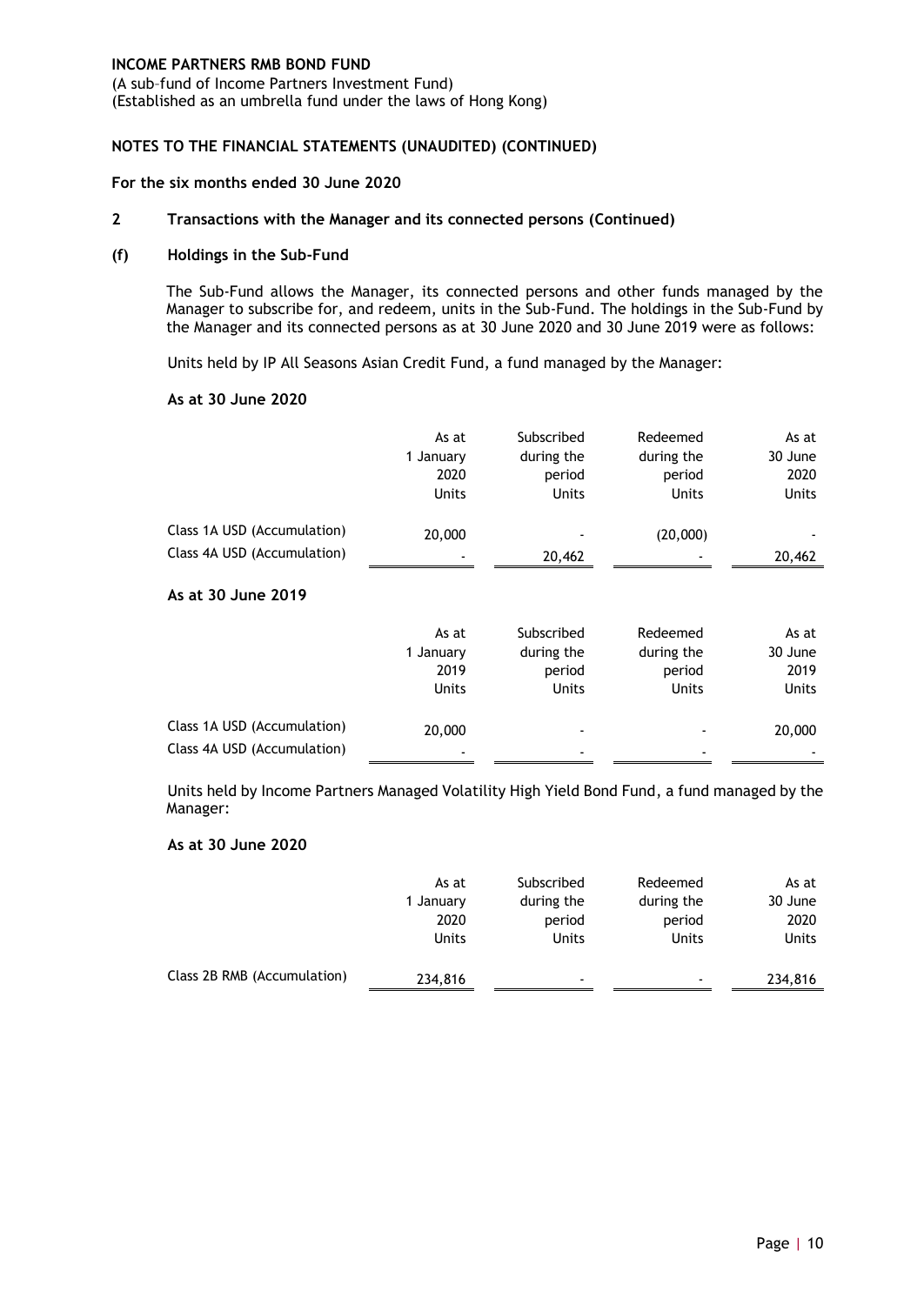(A sub–fund of Income Partners Investment Fund) (Established as an umbrella fund under the laws of Hong Kong)

#### **NOTES TO THE FINANCIAL STATEMENTS (UNAUDITED) (CONTINUED)**

#### **For the six months ended 30 June 2020**

#### **2 Transactions with the Manager and its connected persons (Continued)**

#### **(f) Holdings in the Sub-Fund (Continued)**

**As at 30 June 2019**

|                             | As at        | Subscribed | Redeemed   | As at        |
|-----------------------------|--------------|------------|------------|--------------|
|                             | 1 January    | during the | during the | 30 June      |
|                             | 2019         | period     | period     | 2019         |
|                             | <b>Units</b> | Units      | Units      | <b>Units</b> |
| Class 2B RMB (Accumulation) | 234,816      | ۰          | ۰          | 234,816      |

All transactions entered into during the period between the Sub-Fund and the Manager and its connected persons were carried out in the normal course of business and on normal commercial terms.

#### **3 Soft commission arrangements**

The Manager and/or any of its connected person reserves the right to effect transactions by or through the agency of another person with whom the Manager and/or any of its connected person has an arrangement under which that party will from time to time provide to or procure for the Manager and/or any of its connected person goods or services for which no direct payment is made but instead the Manager and/or any of its connected person undertakes to place business with that party. The Manager shall procure that no such arrangements are entered into unless the goods and services to be provided pursuant thereto are of demonstrable benefit to the unitholders (taken as a body and in their capacity as such) whether by assisting the Manager in its ability to manage the relevant Sub-Fund or otherwise and the transaction execution is consistent with best execution standards and brokerage rates are not in excess of customary institutional full-service brokerage rates. Such goods and services may include research and advisory services, economic and political analysis, portfolio analysis including valuation and performance measurement, market analysis, data and quotation services, computer hardware and software incidental to the above goods and services, clearing and custodian services and investment-related publications. For the avoidance of doubt, such goods and services do not include travel, accommodation, entertainment, general administrative goods or services, general office equipment or premises, membership fees, employee salaries or direct money payments.

Since the inception of the Sub-Fund, the Manager had not participated in any soft dollar arrangements in respect of any transactions for the accounts of the Sub-Fund.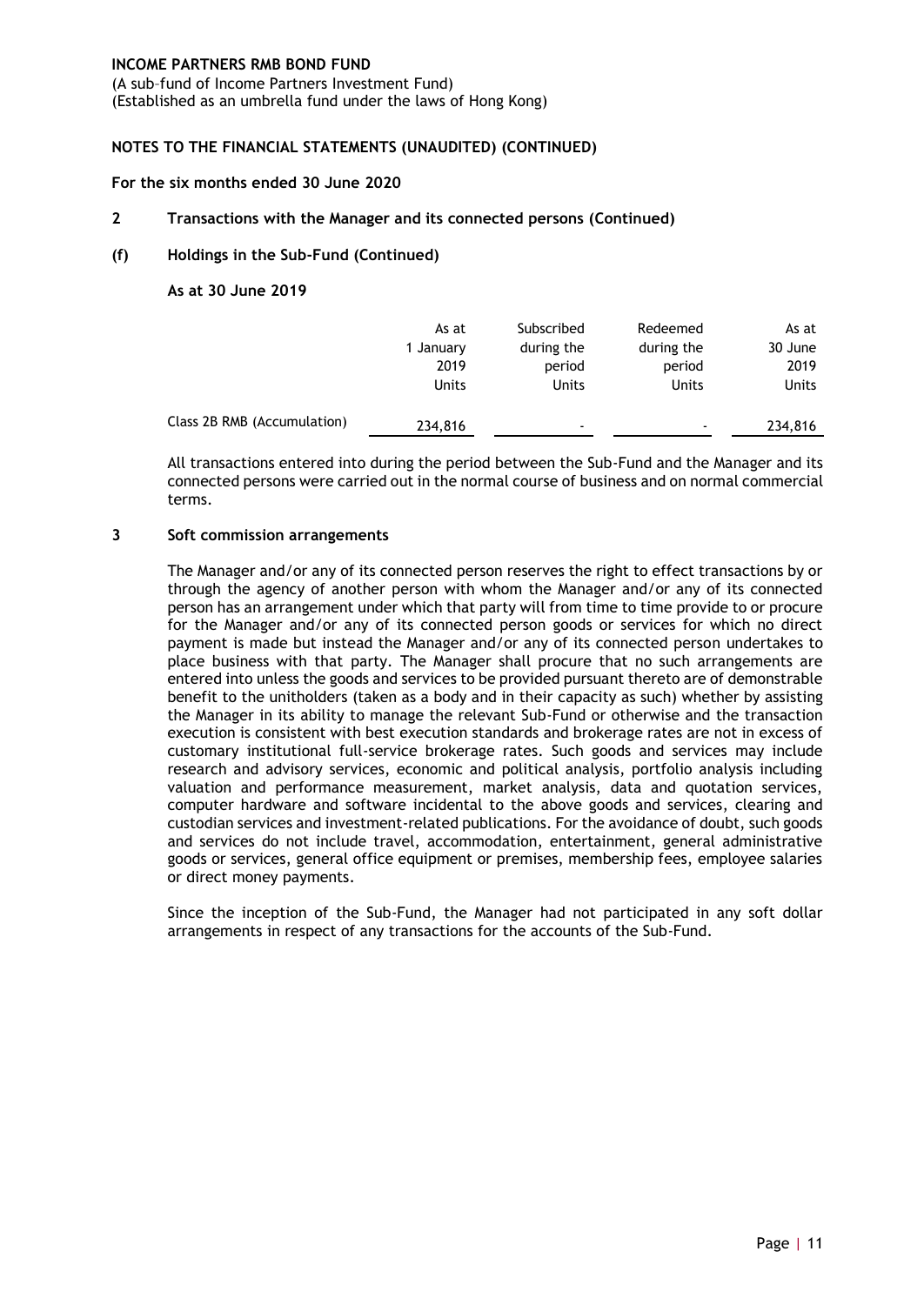(A sub–fund of Income Partners Investment Fund) (Established as an umbrella fund under the laws of Hong Kong)

#### **NOTES TO THE FINANCIAL STATEMENTS (UNAUDITED) (CONTINUED)**

#### **For the six months ended 30 June 2020**

#### **4 Number of units in issue**

The following is the subscription/(redemption) of units of the Sub-Fund for the six months ended 30 June 2020:

|                                      | Class 1A USD<br>(Accumulation)<br>units<br>Number of<br>units | Class 2A USD<br>(Distribution)<br>units<br>Number of<br>units | Class 2A USD<br>(Accumulation)<br>units<br>Number of<br>units | Class 2B RMB<br>(Distribution)<br>units<br>Number of<br>units | Class 2B RMB<br>(Accumulation)<br>units<br>Number of<br>units | Class 4A USD<br>(Accumulation)<br>units<br>Number of<br>units | Total<br>Number of<br>units |
|--------------------------------------|---------------------------------------------------------------|---------------------------------------------------------------|---------------------------------------------------------------|---------------------------------------------------------------|---------------------------------------------------------------|---------------------------------------------------------------|-----------------------------|
| At the<br>beginning of<br>the period | 286,798.418                                                   | 1,118.555                                                     | 2,179.315                                                     | 20,019.540                                                    | 234,815.743                                                   | ۰.                                                            | 544,931.571                 |
| Subscription<br>of units             | 116,015.831                                                   | 5.538                                                         |                                                               | 3,827.624                                                     | $\overline{\phantom{a}}$                                      | 20,462.000                                                    | 140,310.993                 |
| Redemption<br>of units               | (24, 894, 762)                                                |                                                               |                                                               | (13,830.624)                                                  | -                                                             | $\overline{\phantom{a}}$                                      | (38, 725.386)               |
| At the end of<br>the period          | 377,919.487                                                   | 1.124.093                                                     | 2,179.315                                                     | 10.016.540                                                    | 234,815.743                                                   | 20,462.000                                                    | 646,517.178                 |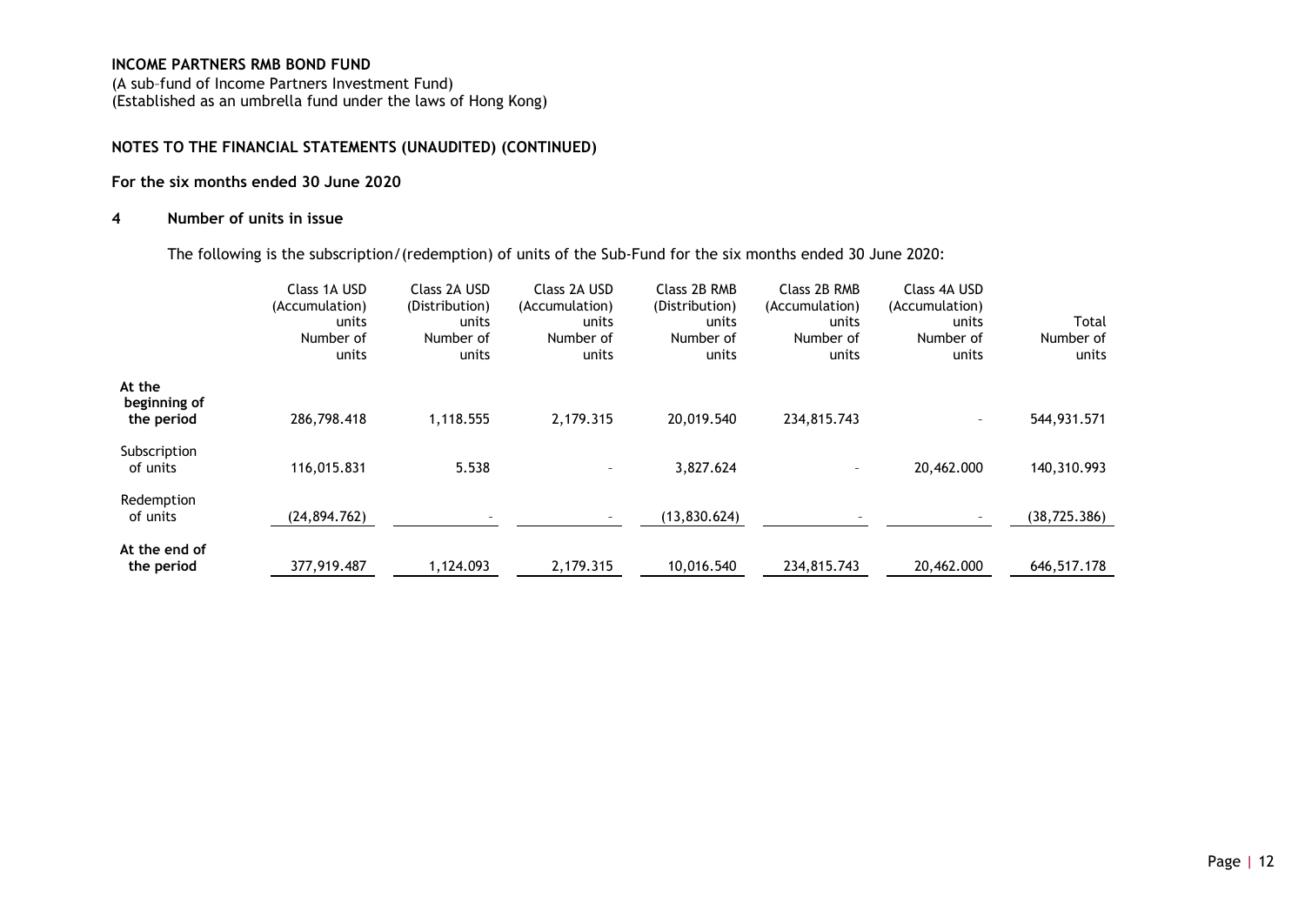(A sub–fund of Income Partners Investment Fund) (Established as an umbrella fund under the laws of Hong Kong)

#### **NOTES TO THE FINANCIAL STATEMENTS (UNAUDITED) (CONTINUED)**

#### **For the six months ended 30 June 2020**

#### **4 Number of units in issue (Continued)**

The following is the subscription/(redemption) of units of the Sub-Fund for the six months ended 30 June 2019:

|                                      | Class 1A USD<br>(Accumulation)<br>units<br>Number of<br>units | Class 1B RMB<br>(Accumulation)<br>units<br>Number of<br>units | Class 2A USD<br>(Distribution)<br>units<br>Number of<br>units | Class 2A USD<br>(Accumulation)<br>units<br>Number of<br>units | Class 2B RMB<br>(Distribution)<br>units<br>Number of<br>units | Class 2B RMB<br>(Accumulation)<br>units<br>Number of<br>units | Class 2C HKD<br>(Distribution)<br>units<br>Number of<br>units | Total<br>Number of<br>units |
|--------------------------------------|---------------------------------------------------------------|---------------------------------------------------------------|---------------------------------------------------------------|---------------------------------------------------------------|---------------------------------------------------------------|---------------------------------------------------------------|---------------------------------------------------------------|-----------------------------|
| At the<br>beginning of<br>the period | 20,000.000                                                    | 2,000.000                                                     | 3,180.558                                                     | 2,179.315                                                     | 26,818.268                                                    | 251,919.807                                                   | 3,045.861                                                     | 309,143.809                 |
| Subscription<br>of units             | $\overline{\phantom{a}}$                                      | $\blacksquare$                                                | 8.216                                                         |                                                               |                                                               | $\overline{\phantom{a}}$                                      | $\blacksquare$                                                | 8.216                       |
| Redemption<br>of units               | $\,$                                                          | $\overline{\phantom{a}}$                                      |                                                               |                                                               | (6,798.728)                                                   | (2,378.020)                                                   | (3,045.861)                                                   | (12, 222.609)               |
| At the end of<br>the period          | 20,000.000                                                    | 2,000.000                                                     | 3,188.774                                                     | 2,179.315                                                     | 20,019.540                                                    | 249,541.787                                                   |                                                               | 296,929.416                 |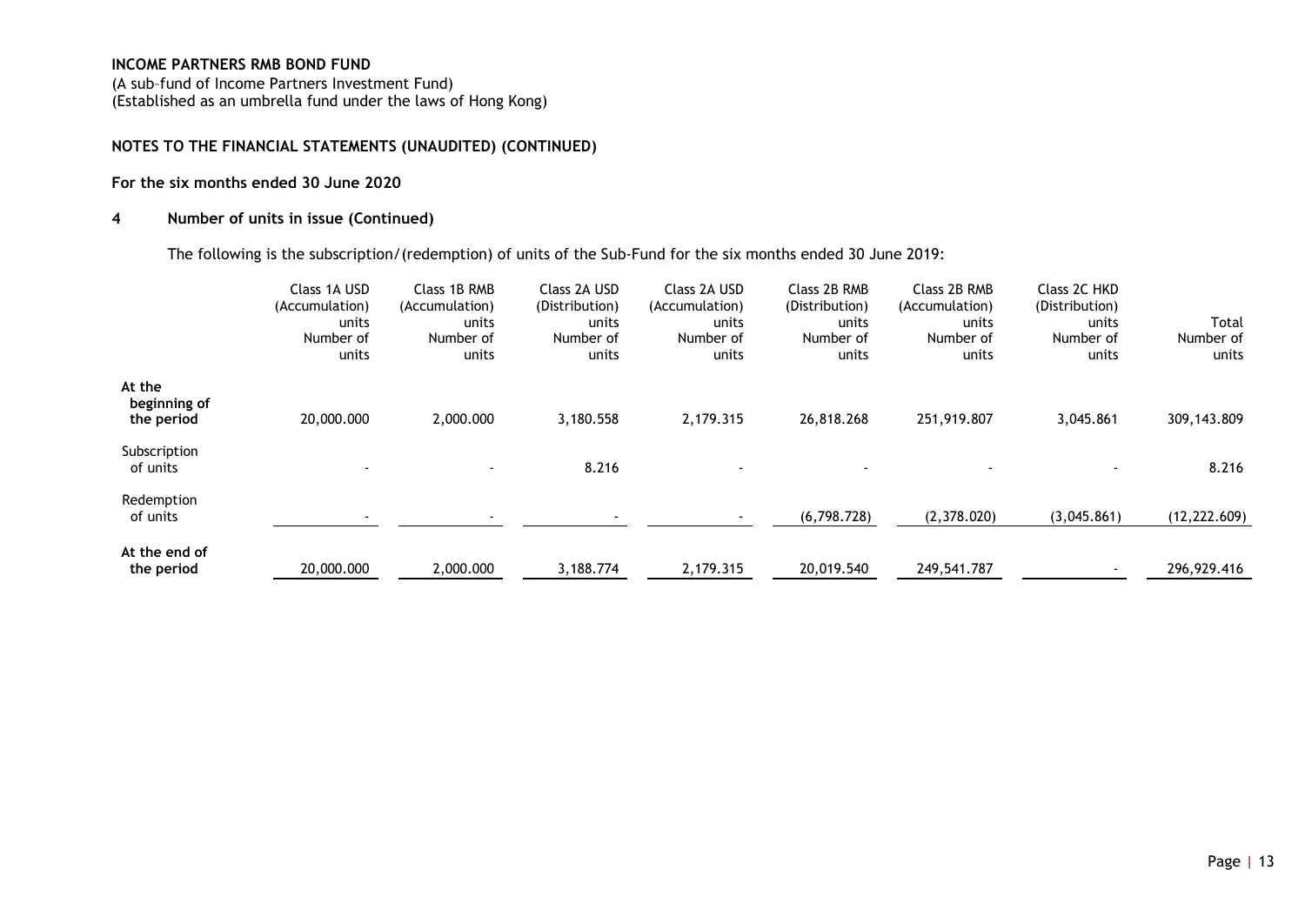(A sub–fund of Income Partners Investment Fund) (Established as an umbrella fund under the laws of Hong Kong)

#### **NOTES TO THE FINANCIAL STATEMENTS (UNAUDITED) (CONTINUED)**

#### **For the six months ended 30 June 2020**

#### **4 Number of units in issue (Continued)**

Units can be issued and redeemed on each valuation day. A valuation day is each business day on which the net asset value of a unit or a class of unit falls to be calculated and in relation to each subscription day or redemption day (as the case may be) of any class or classes of units means either such subscription day or redemption day (as the case may be) or such other business day or day as the Trustee and the Manager may from time to time determine, either generally or in relation to a class of units. The unitholders may redeem the units on any valuation day by no later than the redemption deadline. Redemption requests received after such time will be deemed to have been received on the next business day.

As stated in the explanatory memorandum, redemption deadline refers to 5:00 p.m. (Hong Kong time) on the business day immediately preceding the relevant redemption day by which a redemption request in respect of the Sub-Fund or a class of units must be received or such other time or on such other business day or day as the Manager may from time to time determine generally or in relation to any particular jurisdiction in which units of the Sub-Fund or the relevant class may from time to time be sold.

Applications for redemption of units may be made to the processing agent by completing the redemption form and sent by post or by facsimile to the processing agent at the business address or facsimile number on the redemption form. The redemption form is available from the processing agent and/or the authorised distributors.

A redemption form received by the processing agent by the redemption deadline of a redemption day will be dealt with on that redemption day. If an application for redemption of units is received after the redemption deadline in respect of a redemption day then the application will be held over until the next redemption day provided that the Manager may in the event of system failure which is beyond the reasonable control of the Manager or events of natural disaster and with the approval of the Trustee (or the registrar on its behalf) after taking into account the interest of other unitholders of the Sub-Fund, exercise its discretion to accept a redemption request in respect of a redemption day which is received after the redemption deadline if it is received prior to the valuation point relating to that redemption day. Notwithstanding the aforesaid, where in the reasonable opinion of the Trustee (or the registrar on its behalf), the Trustee's or the registrar's operational requirements cannot support accepting any such redemption request, the Manager shall not exercise its discretion to accept any redemption request.

A request for redemption once given cannot be revoked without the consent of the Manager.

The Manager may suspend the redemption or delay the payment of redemption proceeds during any periods in which the determination of the net asset value of the Sub-Fund is suspended under certain conditions as set out in the explanatory memorandum of the Sub-Fund.

With a view to protecting the interests of unitholders, the Manager is entitled, with the approval of the Trustee, to limit the number of units of the Sub-Fund redeemed on any dealing day to 10% of the total number of units of the Sub-Fund in issue. In this event, the limitation will apply pro rata so that all unitholders of the Sub-Fund who have validly requested to redeem units of the Sub-Fund on that dealing day will redeem the same proportion of such units of the Sub-Fund.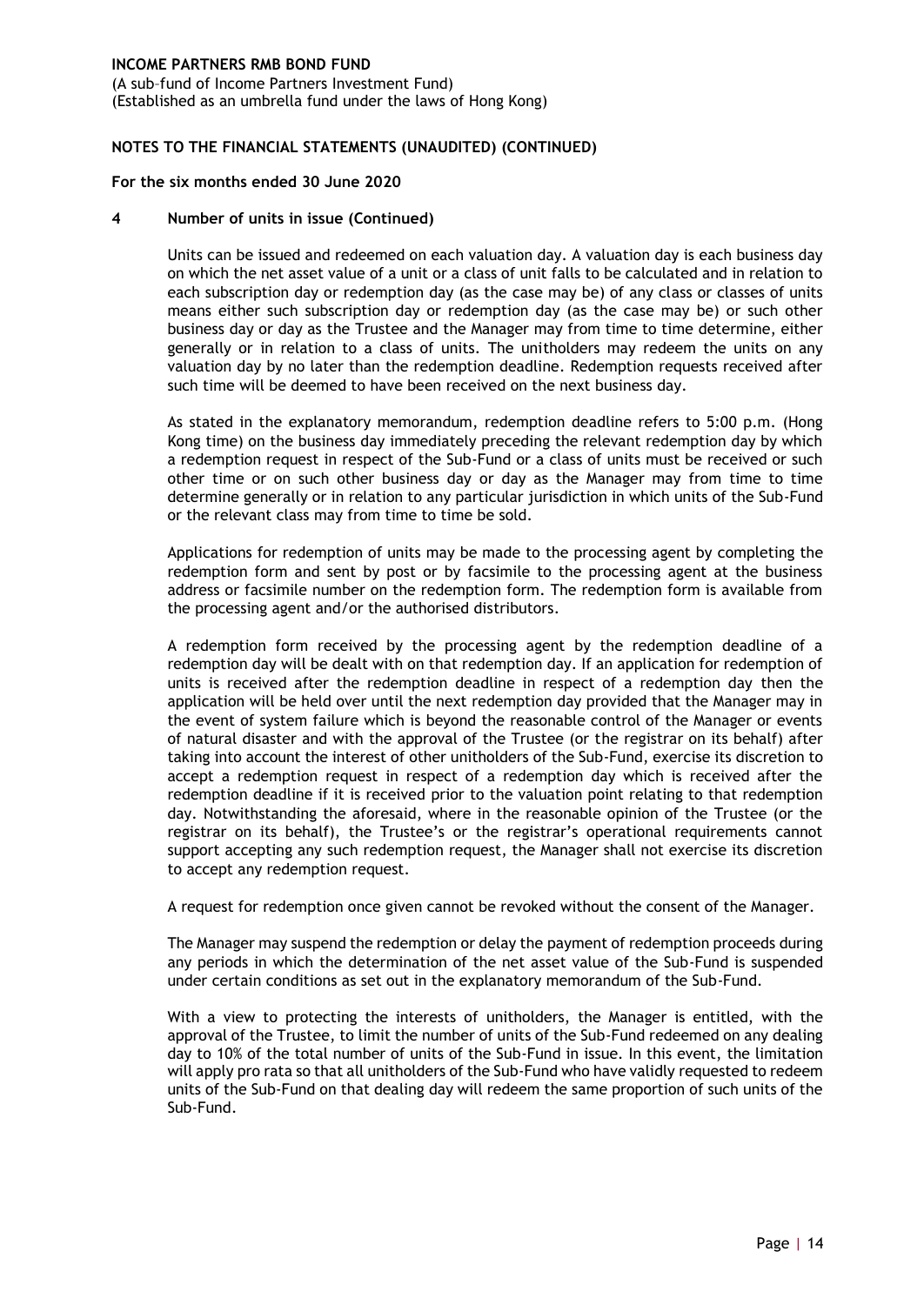(A sub–fund of Income Partners Investment Fund) (Established as an umbrella fund under the laws of Hong Kong)

### **NOTES TO THE FINANCIAL STATEMENTS (UNAUDITED) (CONTINUED)**

#### **For the six months ended 30 June 2020**

#### **5 Distribution to unitholders**

|                                                                                      | For the six<br>months ended<br>30 June 2020<br>(unaudited)<br><b>RMB</b> | For the six<br>months ended<br>30 June 2019<br>(unaudited)<br><b>RMB</b> |
|--------------------------------------------------------------------------------------|--------------------------------------------------------------------------|--------------------------------------------------------------------------|
| Undistributed income at 1 January                                                    | 16,092,410                                                               | 15,351,940                                                               |
| Increase in net assets attributable to unitholders during the<br>period              | 5,929,024                                                                | 3,457                                                                    |
| Distribution to unitholders                                                          | 9,428                                                                    | 33,630                                                                   |
| Unrealized losses on financial assets at fair value through profit<br>or loss        | 585,638                                                                  | 516,606                                                                  |
| Undistributed income before distribution                                             | 22,616,500                                                               | 15,905,633                                                               |
| Monthly distribution declared on 2 January 2019 of USD0.30<br>per unit for Class 2A  |                                                                          | (6, 553)                                                                 |
| Monthly distribution declared on 2 January 2019 of RMB0.30<br>per unit for Class 2B  |                                                                          | (8,045)                                                                  |
| Monthly distribution declared on 2 January 2019 of HKD0.30<br>per unit for Class 2CH |                                                                          | (801)                                                                    |
| Monthly distribution declared on 1 February 2019 of USD0.07                          |                                                                          |                                                                          |
| per unit for Class 2A<br>Monthly distribution declared on 1 February 2019 of RMB0.08 |                                                                          | (1, 503)                                                                 |
| per unit for Class 2B<br>Monthly distribution declared on 1 February 2019 of HKD0.08 |                                                                          | (2, 145)                                                                 |
| per unit for Class 2CH<br>Monthly distribution declared on 1 March 2019 of USD0.07   |                                                                          | (209)                                                                    |
| per unit for Class 2A                                                                |                                                                          | (1, 496)                                                                 |
| Monthly distribution declared on 1 March 2019 of RMB0.08<br>per unit for Class 2B    |                                                                          | (2, 145)                                                                 |
| Monthly distribution declared on 1 March 2019 of HKD0.08<br>per unit for Class 2CH   |                                                                          | (208)                                                                    |
| Monthly distribution declared on 1 April 2019 of USD0.07                             |                                                                          |                                                                          |
| per unit for Class 2A<br>Monthly distribution declared on 1 April 2019 of RMB0.08    |                                                                          | (1, 499)                                                                 |
| per unit for Class 2B<br>Monthly distribution declared on 2 May 2019 of USD0.07      |                                                                          | (1,993)                                                                  |
| per unit for Class 2A<br>Monthly distribution declared on 2 May 2019 of RMB0.08      |                                                                          | (1, 501)                                                                 |
| per unit for Class 2B                                                                |                                                                          | (1,993)                                                                  |
| Monthly distribution declared on 3 June 2019 of USD0.07<br>per unit for Class 2A     |                                                                          | (1, 546)                                                                 |
| Monthly distribution declared on 3 June 2019 of RMB0.08<br>per unit for Class 2B     |                                                                          | (1,993)                                                                  |
| Monthly distribution declared on 2 January 2020 of USD0.08                           |                                                                          |                                                                          |
| per unit for Class 2A<br>Monthly distribution declared on 2 January 2020 of RMB0.07  | (623)                                                                    |                                                                          |
| per unit for Class 2B<br>Monthly distribution declared on 3 February 2020 of USD0.07 | (1,401)                                                                  |                                                                          |
| per unit for Class 2A                                                                | (550)                                                                    |                                                                          |
| Monthly distribution declared on 3 February 2020 of RMB0.07<br>per unit for Class 2B | (1,401)                                                                  |                                                                          |
| Monthly distribution declared on 2 March 2020 of USD0.07<br>per unit for Class 2A    | (547)                                                                    |                                                                          |
| Monthly distribution declared on 2 March 2020 of RMB0.07<br>per unit for Class 2B    | (701)                                                                    |                                                                          |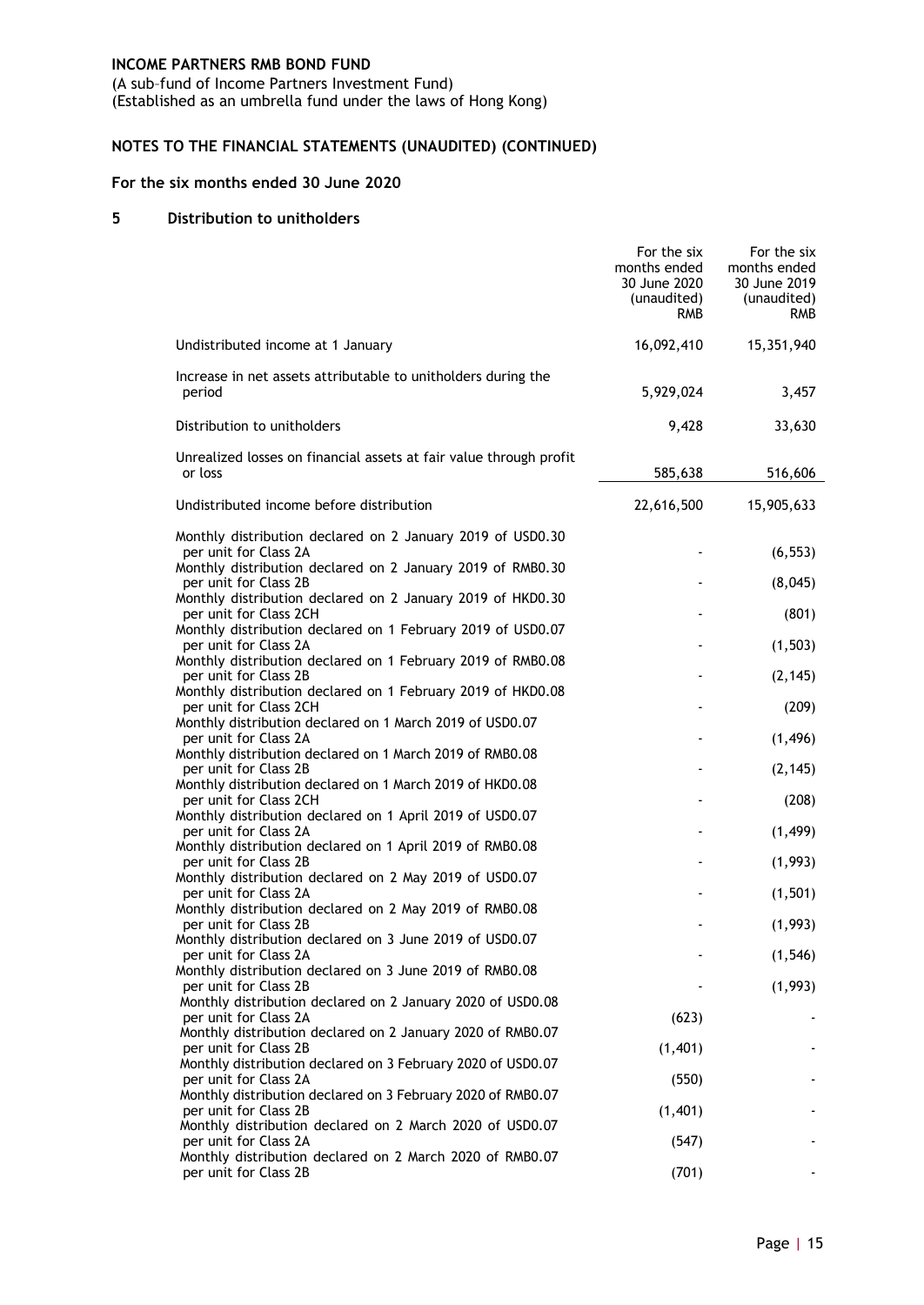(A sub–fund of Income Partners Investment Fund) (Established as an umbrella fund under the laws of Hong Kong)

#### **NOTES TO THE FINANCIAL STATEMENTS (UNAUDITED) (CONTINUED)**

#### **For the six months ended 30 June 2020**

#### **5 Distribution to unitholders (Continued)**

|                                                                                   | For the six<br>months ended<br>30 June 2020<br>(unaudited)<br><b>RMB</b> | For the six<br>months ended<br>30 June 2019<br>(unaudited)<br><b>RMB</b> |
|-----------------------------------------------------------------------------------|--------------------------------------------------------------------------|--------------------------------------------------------------------------|
| Monthly distribution declared on 1 April 2020 of USD0.07                          |                                                                          |                                                                          |
| per unit for Class 2A                                                             | (558)                                                                    |                                                                          |
| Monthly distribution declared on 1 April 2020 of RMB0.07<br>per unit for Class 2B | (701)                                                                    |                                                                          |
| Monthly distribution declared on 6 May 2020 of USD0.70                            |                                                                          |                                                                          |
| per unit for Class 2A                                                             | (559)                                                                    |                                                                          |
| Monthly distribution declared on 6 May 2020 of RMB0.08                            |                                                                          |                                                                          |
| per unit for Class 2B                                                             | (1,024)                                                                  |                                                                          |
| Monthly distribution declared on 1 June 2020 of USD0.70                           |                                                                          |                                                                          |
| per unit for Class 2A<br>Monthly distribution declared on 1 June 2020 of RMB0.08  | (562)                                                                    |                                                                          |
| per unit for Class 2B                                                             | (801)                                                                    |                                                                          |
|                                                                                   |                                                                          |                                                                          |
| Undistributed income at 30 June                                                   | 22,607,072                                                               | 15,872,003                                                               |

The amount available for distribution is the total net amount receivable by the Sub-Fund in respect of the relevant period ("Total Income") minus any expenses chargeable against income, subject to adjustments made in accordance with the Trust Deed. Total Income would include amount receivable by way of interests (e.g. generated from bank deposits and debt securities), or other receipts as determined by the Manager to be in the nature of income. Unrealized capital gains or losses do not form part of Total Income and therefore would not impact on the amounts available for distribution.

|                                                                                                                                                     | 30 June 2020<br><b>RMB</b> |
|-----------------------------------------------------------------------------------------------------------------------------------------------------|----------------------------|
| Distribution declared on 2 January 2020:<br>- Class 2A USD (Distribution) at USD0.08 per unit<br>- Class 2B RMB (Distribution) at RMB0.07 per unit  | 623<br>1,401               |
| Distribution declared on 3 February 2020:<br>- Class 2A USD (Distribution) at USD0.07 per unit<br>- Class 2B RMB (Distribution) at RMB0.07 per unit | 550<br>1,401               |
| Distribution declared on 2 March 2020:<br>- Class 2A USD (Distribution) at USD0.07 per unit<br>- Class 2B RMB (Distribution) at RMB0.07 per unit    | 547<br>701                 |
| Distribution declared on 1 April 2020:<br>- Class 2A USD (Distribution) at USD0.07 per unit<br>- Class 2B RMB (Distribution) at RMB0.07 per unit    | 558<br>701                 |
| Distribution declared on 6 May 2020:<br>- Class 2A USD (Distribution) at USD0.07 per unit<br>- Class 2B RMB (Distribution) at RMB0.08 per unit      | 559<br>1,024               |
| Distribution declared on 1 June 2020:<br>- Class 2A USD (Distribution) at USD0.07 per unit<br>- Class 2B RMB (Distribution) at RMB0.08 per unit     | 562<br>801                 |
|                                                                                                                                                     | 9,428                      |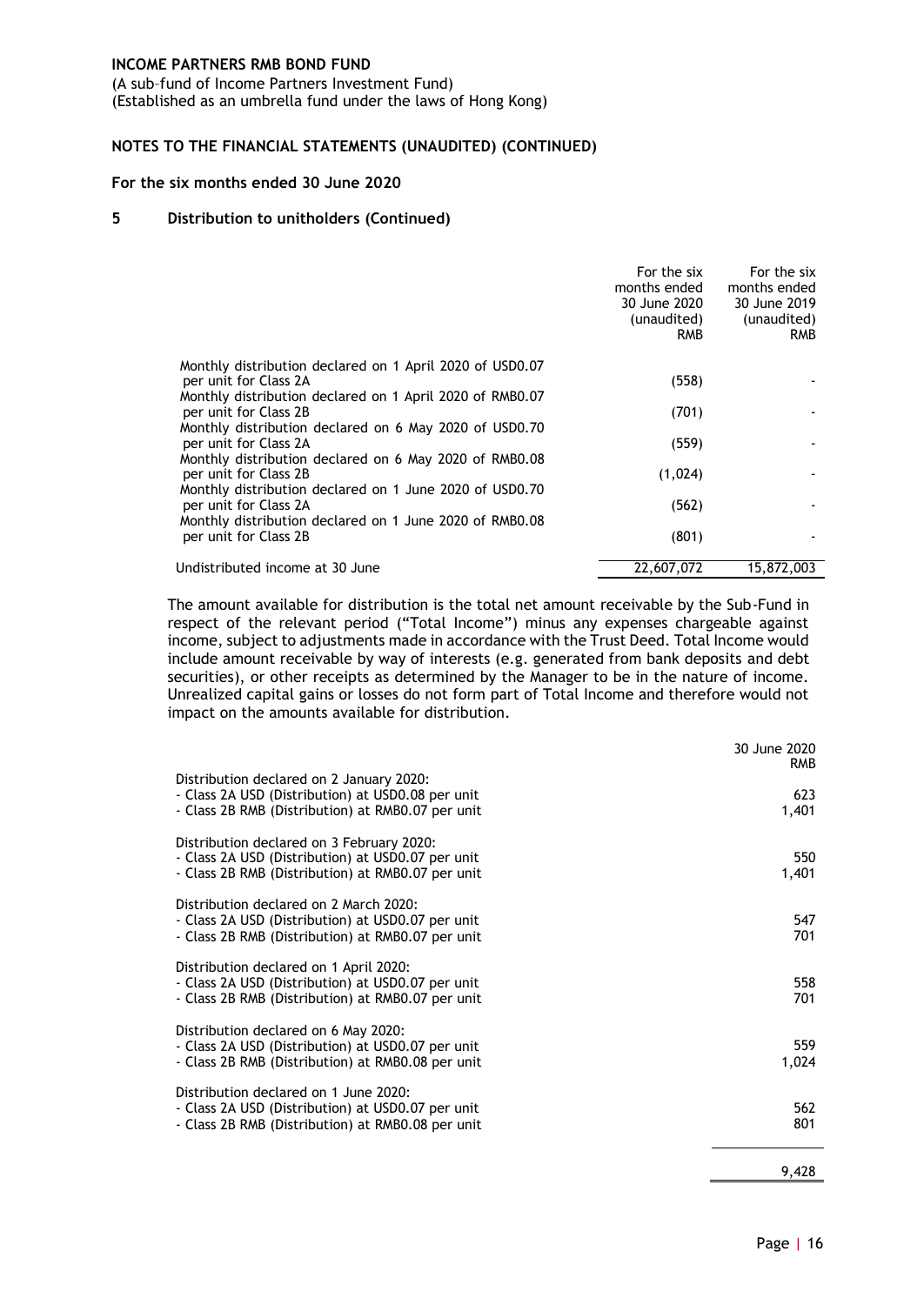(A sub–fund of Income Partners Investment Fund) (Established as an umbrella fund under the laws of Hong Kong)

### **NOTES TO THE FINANCIAL STATEMENTS (UNAUDITED) (CONTINUED)**

#### **For the six months ended 30 June 2020**

#### **5 Distribution to unitholders (Continued)**

|                                                                                                                                                                                                           | 30 June 2019<br><b>RMB</b> |
|-----------------------------------------------------------------------------------------------------------------------------------------------------------------------------------------------------------|----------------------------|
| Distribution declared on 2 January 2019:<br>- Class 2A USD (Distribution) at USD0.30 per unit<br>- Class 2B RMB (Distribution) at RMB0.30 per unit<br>- Class 2CH HKD (Distribution) at HKD0.30 per unit  | 6,553<br>8,045<br>801      |
| Distribution declared on 1 February 2019:<br>- Class 2A USD (Distribution) at USD0.07 per unit<br>- Class 2B RMB (Distribution) at RMB0.08 per unit<br>- Class 2CH HKD (Distribution) at HKD0.08 per unit | 1,503<br>2,145<br>209      |
| Distribution declared on 1 March 2019:<br>- Class 2A USD (Distribution) at USD0.07 per unit<br>- Class 2B RMB (Distribution) at RMB0.08 per unit<br>- Class 2CH HKD (Distribution) at HKD0.08 per unit    | 1,496<br>2,145<br>208      |
| Distribution declared on 1 April 2019:<br>- Class 2A USD (Distribution) at USD0.07 per unit<br>- Class 2B RMB (Distribution) at RMB0.08 per unit                                                          | 1,499<br>1.993             |
| Distribution declared on 2 May 2019:<br>- Class 2A USD (Distribution) at USD0.07 per unit<br>- Class 2B RMB (Distribution) at RMB0.08 per unit                                                            | 1,501<br>1,993             |
| Distribution declared on 3 June 2019:<br>- Class 2A USD (Distribution) at USD0.07 per unit<br>- Class 2B RMB (Distribution) at RMB0.08 per unit                                                           | 1,546<br>1,993             |
|                                                                                                                                                                                                           | 33,630                     |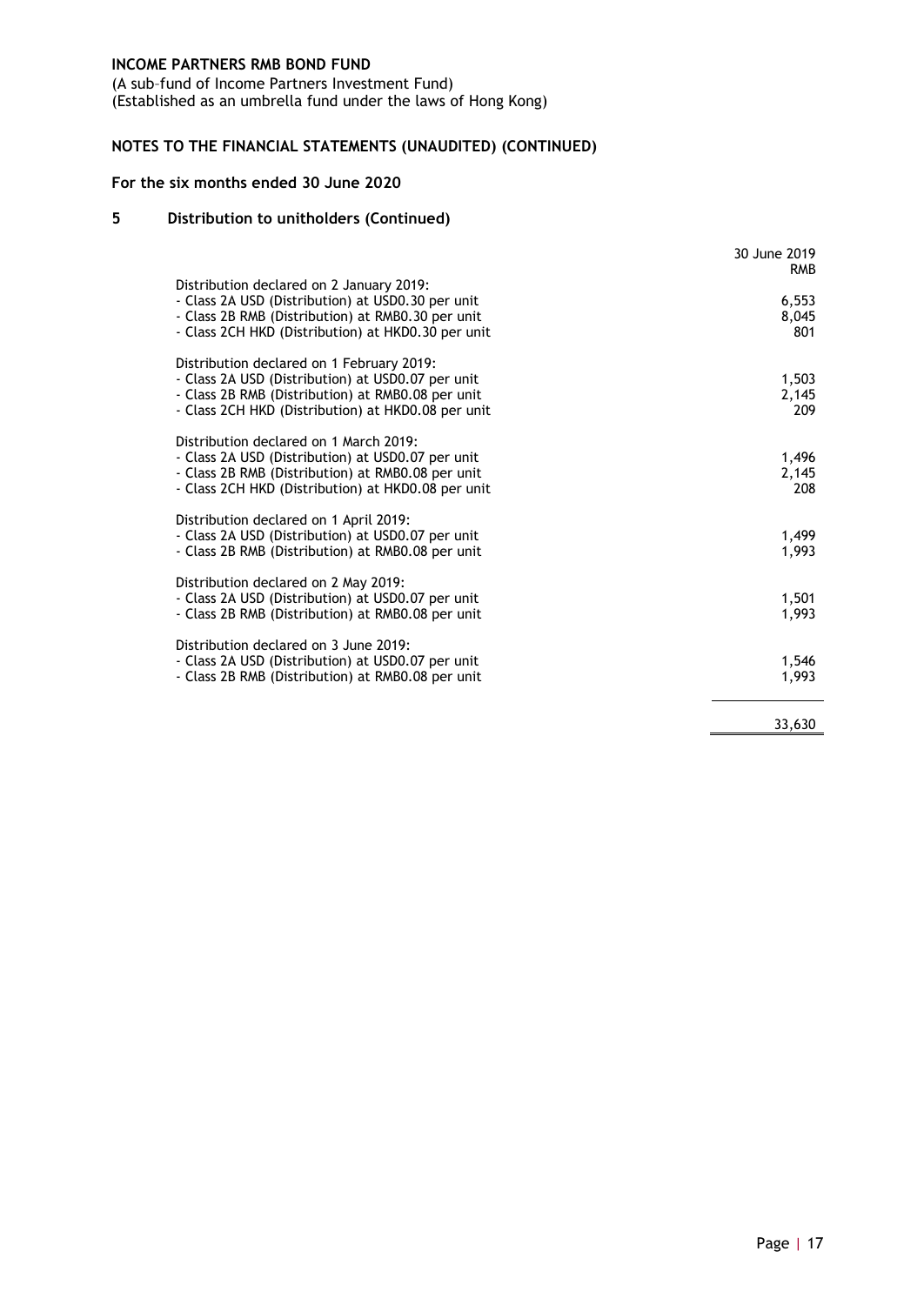(A sub–fund of Income Partners Investment Fund) (Established as an umbrella fund under the laws of Hong Kong)

#### **NOTES TO THE FINANCIAL STATEMENTS (UNAUDITED) (CONTINUED)**

#### **For the six months ended 30 June 2020**

#### **6 Net assets attributable to unitholders**

The published net asset value per unit issued is calculated in accordance with the explanatory memorandum while the net asset value per unit as reported in the statement of financial position included the adjustment for recognition of various fees incurred by the Sub-Fund in profit or loss.

A reconciliation of the net assets attributable to unitholders as reported in the statement of financial position to the net assets attributable to unitholders as determined for the purposes of processing unit subscriptions and redemptions is provided below:

|                                                                                 | As at<br>30 June 2020<br>(Unaudited)<br><b>RMB</b> | As at<br>31 December 2019<br>(Audited)<br><b>RMB</b> |
|---------------------------------------------------------------------------------|----------------------------------------------------|------------------------------------------------------|
| Published net assets attributable to unitholders<br>Adjustments on various fees | 317,728,671<br>(93,087)                            | 232, 333, 337<br>(71, 550)                           |
| Net assets attributable to unitholders as per unaudited<br>financial statements | 317,635,584                                        | 232, 261, 787                                        |

|                                                 | As at<br>30 June 2020<br>(Unaudited) | As at<br>31 December 2019<br>(Audited) |
|-------------------------------------------------|--------------------------------------|----------------------------------------|
|                                                 | <b>RMB</b>                           | <b>RMB</b>                             |
| NET ASSETS ATTRIBUTABLE TO UNITHOLDERS PER      |                                      |                                        |
| <b>UNIT</b>                                     |                                      |                                        |
| (in accordance with the Prospectus of the Fund) |                                      |                                        |
| Class 1A USD (Accumulation) Units               | 724.40                               | 706.49                                 |
| Class 2A USD (Distribution) Units               | 609.12                               | 597.75                                 |
| Class 2A USD (Accumulation) Units               | 695.90                               | 679.54                                 |
| Class 2B RMB (Distribution) Units               | 94.42                                | 92.63                                  |
| Class 2B RMB (Accumulation) Units               | 112.12                               | 109.48                                 |
| Class 4A USD (Accumulation) Units               | 708.03                               |                                        |

|                                                 | As at                 | As at                 |
|-------------------------------------------------|-----------------------|-----------------------|
|                                                 | 30 June 2020          | 31 December 2019      |
|                                                 | (Unaudited)           | (Audited)             |
|                                                 | <b>Class Currency</b> | <b>Class Currency</b> |
| NET ASSETS ATTRIBUTABLE TO UNITHOLDERS PER      |                       |                       |
| <b>UNIT</b>                                     |                       |                       |
| (in accordance with the Prospectus of the Fund) |                       |                       |
| Class 1A USD (Accumulation) Units               | 102.39                | 101.48                |
| Class 2A USD (Distribution) Units               | 86.10                 | 85.86                 |
| Class 2A USD (Accumulation) Units               | 98.36                 | 97.61                 |
| Class 2B RMB (Distribution) Units               | 94.42                 | 92.63                 |
| Class 2B RMB (Accumulation) Units               | 112.12                | 109.48                |
| Class 4A USD (Accumulation) Units               | 100.08                |                       |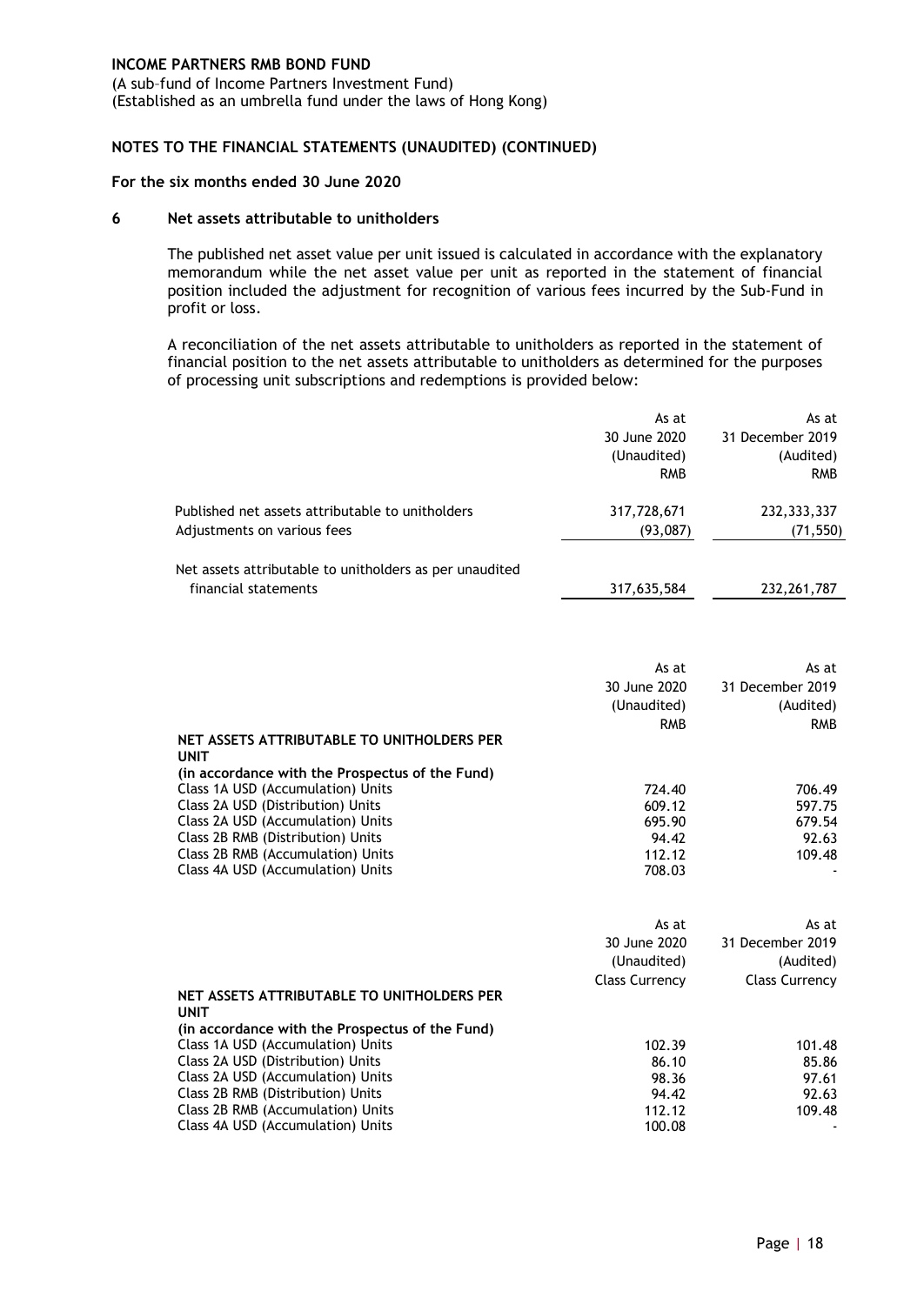(A sub–fund of Income Partners Investment Fund) (Established as an umbrella fund under the laws of Hong Kong)

#### <span id="page-21-0"></span>**INVESTMENT PORTFOLIO (UNAUDITED)**

#### **As at 30 June 2020**

#### **QUOTED DEBT SECURITIES (94.77%)**

|                                        | Holding/      | Fair value | % of net |
|----------------------------------------|---------------|------------|----------|
|                                        | nominal value | <b>RMB</b> | assets   |
| Denominated in RMB (94.77%)            |               |            |          |
| China (94.77%)                         |               |            |          |
| Agricul Dev Bank Adbch 3.24 08/14/24   | 10,000,000    | 10,060,540 | 3.17%    |
| Agricul Dev Bank Adbch 3.28 05/13/22   | 1,000,000     | 1,018,200  | 0.32%    |
| Agricul Dev Bank Adbch 3.51 04/03/24   | 10,000,000    | 10,174,260 | 3.20%    |
| Agricul Dev Bank Adbch 3.63 07/19/26   | 10,000,000    | 10,178,100 | 3.20%    |
| Agricul Dev Bank Adbch 3.74 07/12/29   | 10,000,000    | 10,260,470 | 3.23%    |
| Agricul Dev Bank Adbch 3.75 01/25/29   | 10,000,000    | 10,260,329 | 3.23%    |
| Agricul Dev Bank Adbch 3.95 02/26/31   | 10,000,000    | 10,371,300 | 3.27%    |
| Anhui Conch-H Anhcon 5.10 11/07/22     | 1,000,000     | 1,063,400  | 0.33%    |
| China Dev Bank Sdbc 3.42 07/02/24      | 20,000,000    | 20,350,000 | 6.41%    |
| China Dev Bank Sdbc 3.43 01/14/27      | 10,000,000    | 10,089,980 | 3.18%    |
| China Dev Bank Sdbc 3.45 09/20/29      | 10,000,000    | 10,138,430 | 3.19%    |
| China Dev Bank Sdbc 3.50 08/13/26      | 10,000,000    | 10,114,060 | 3.18%    |
| China Dev Bank Sdbc 3.65 05/21/29      | 10,000,000    | 10,219,140 | 3.22%    |
| China Dev Bank Sdbc 3.68 02/26/26      | 10,000,000    | 10,228,100 | 3.22%    |
| China Dev Bank Sdbc 3.87 08/01/23      | 1,000,000     | 1,032,403  | 0.33%    |
| China Dev Bank Sdbc 3.91 04/06/22      | 1,000,000     | 1,025,209  | 0.32%    |
| China Dev Bank Sdbc 4.49 08/01/38      | 1,000,000     | 1,100,468  | 0.35%    |
| China Govt Bond Cgb 3.27 08/22/46      | 6,000,000     | 5,669,898  | 1.78%    |
| China Govt Bond Cgb 3.39 03/16/50      | 30,000,000    | 29,095,230 | 9.16%    |
| China Govt Bond Cgb 3.40 04/17/23      | 3,000,000     | 3,068,592  | 0.97%    |
| China Govt Bond Cgb 3.86 07/22/49      | 10,000,000    | 10,447,550 | 3.29%    |
| China Govt Bond Cgb 4.26 07/31/21      | 1,000,000     | 1,025,284  | 0.32%    |
| China Natl Petro Cnpcch 5.00 02/22/27  | 8,330,000     | 8,951,193  | 2.81%    |
| China Petro Chem Sinopc 4.90 06/01/22  | 1,000,000     | 1,052,900  | 0.33%    |
| Exp-Imp Bk China Eximch 2.93 03/02/25  | 20,000,000    | 19,877,980 | 6.26%    |
| Exp-Imp Bk China Eximch 3.23 11/04/22  | 20,000,000    | 20,252,120 | 6.38%    |
| Exp-Imp Bk China Eximch 3.26 02/24/27  | 10,000,000    | 9,987,030  | 3.14%    |
| Exp-Imp Bk China Eximch 3.28 02/11/24  | 10,000,000    | 10,110,480 | 3.18%    |
| Exp-Imp Bk China Eximch 3.37 06/03/22  | 10,000,000    | 10,151,660 | 3.20%    |
| Exp-Imp Bk China Eximch 3.86 05/20/29  | 20,000,000    | 20,694,180 | 6.51%    |
| Exp-Imp Bk China Eximch 4.89 03/26/28  | 10,000,000    | 10,997,130 | 3.46%    |
| State Grid Corp Of China 5.14 12/08/21 | 1,000,000     | 1,033,488  | 0.33%    |
| State Power Inv Powiny 4.60 07/10/22   | 1,000,000     | 1,001,816  | 0.32%    |
|                                        |               |            |          |

Total quoted debt securities and the securities 301,100,920 94.79%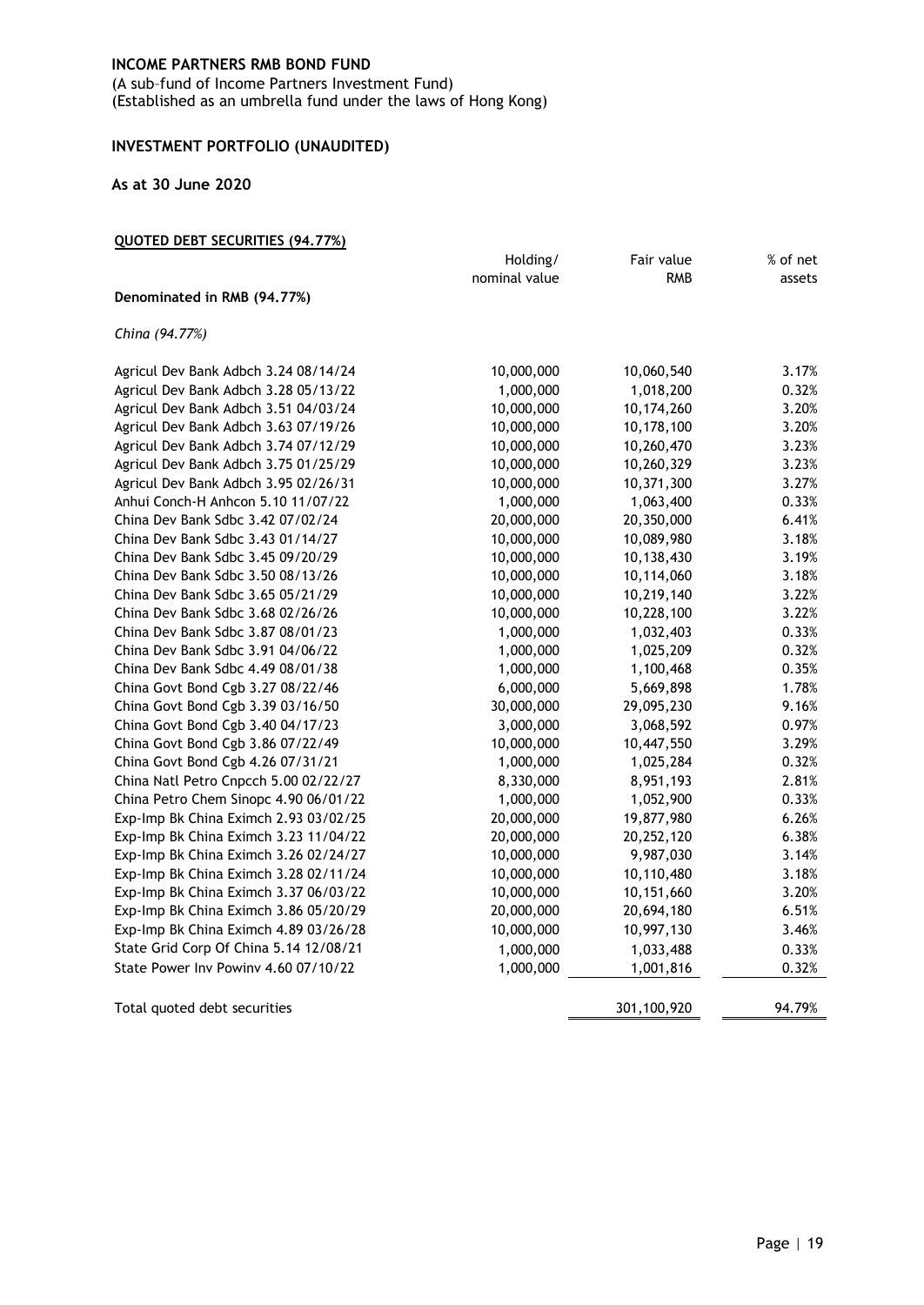(A sub–fund of Income Partners Investment Fund) (Established as an umbrella fund under the laws of Hong Kong)

# **INVESTMENT PORTFOLIO (UNAUDITED)**

### **As at 30 June 2020**

| QUOTED DEBT SECURITIES (94.77%) (Continued)  |               |               |          |
|----------------------------------------------|---------------|---------------|----------|
|                                              | Holding/      | Fair value    | % of net |
|                                              | nominal value | <b>RMB</b>    | assets   |
| Denominated in RMB (94.77%) (Continued)      |               |               |          |
| China (94.77%) (Continued)                   |               |               |          |
| <b>TOTAL NET ASSETS</b>                      |               |               |          |
| Total debt securities (Cost: RMB300,394,324) |               | 301,100,920   | 94.79%   |
| Cash and cash equivalents                    |               | 11,939,288    | 3.76%    |
|                                              |               | 313,040,208   |          |
| Other net liabilities                        |               | 4,595,376     | 1.45%    |
| Total net assets                             |               | 317,635,584   | 100.00%  |
| Total investment, at cost                    |               | 300, 394, 324 |          |